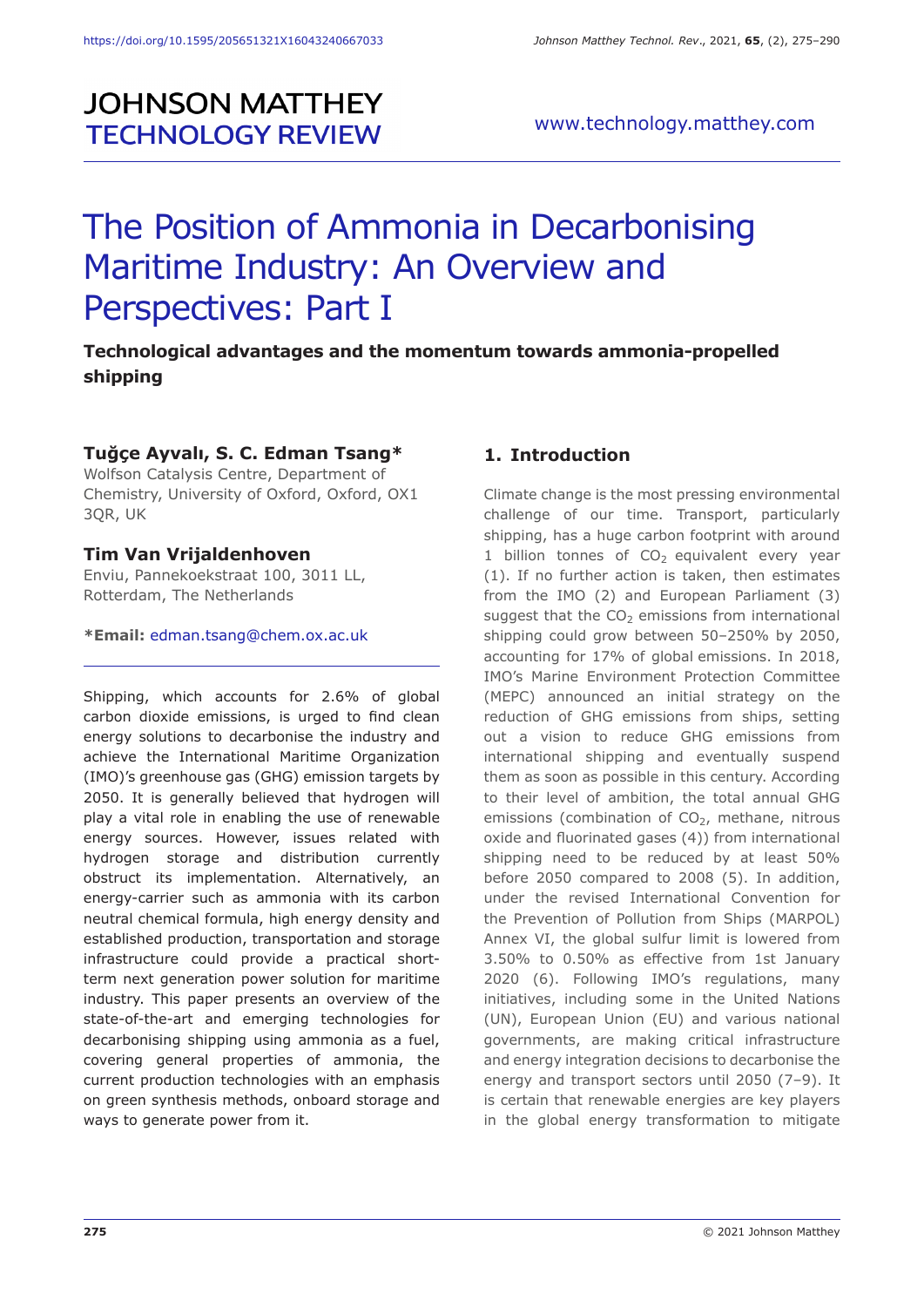climate change. However, the intermittent nature of renewables hinders their integration into the electricity distribution grid. A general consensus is that the (excess) electrical energy generated by renewable sources should be stored for later use on demand to alleviate the impacts of intermittent production. Storage requirements of the electric grid vary widely depending on specific applications (10). Most storage technologies fall into five generalised categories, which are mechanical, electrical, thermal, electrochemical and chemical energy storage (**Figure 1**). Among them, chemical energy storage, which relies on storing energy in the chemical bonds of molecules, provides storage of high energy density over a long period of time and easy transportation from generation to demand sites.

It is believed that the chemical energy storage in the form of hydrogen will play a vital role in enabling the use of renewable energy sources (for example solar, wind, waves) to reduce  $CO<sub>2</sub>$ emissions from various industries in the near future. Particularly, the progressive decrease in the cost of electrolysers and the increase in carbon taxation may justify large-scale hydrogen production from water *via* electrolysis, powered by renewable electricity in centralised installations. This stored energy can then be released again by using the gas as a fuel in a combustion engine or a

fuel cell, which are relatively mature technologies for hydrogen application. Hydrogen not only provides a carbon-free energy solution but also offers flexibility as most technologies that use fossil fuels such as natural gas can be adapted to use hydrogen and still provide the same level of service (12, 13). The benefits of using renewable hydrogen are already being recognised commercially for niche applications, including water transport. For instance, in February 2020, Enviu, The Netherlands, announced that passengers in Rotterdam will board a water taxi powered by hydrogen fuel cell in 2021 (14). The hydrogen-water taxi is being developed by the SWIM consortium (consisting of Enviu, Watertaxi Rotterdam and the (maritime) innovation companies Flying Fish and ZEPP solutions) that was initiated as part of Enviu's zero-emission shipping programme Towards Hydrogen-based Renewables Used for Ship Transportation (THRUST). When the project comes to life, it is going to be the world's first demonstration for a commercial boat on this scale running entirely on a zero-emission fuel. To overcome the infrastructure barrier, parallel to this project, Enviu is also working on a green hydrogen tank station. However, powering long distance shipping with hydrogen is not practical because at scale it must be compressed to around 350 to 700 times atmospheric pressure or cryogenically cooled to –253°C which is an energy intensive and



Fig. 1. Energy storage technologies based on power density and discharge time. ETES = electrothermal energy storage, CAES = compressed air energy storage, ACAES = adiabatic compressed air energy storage (11) Copyright Siemens AG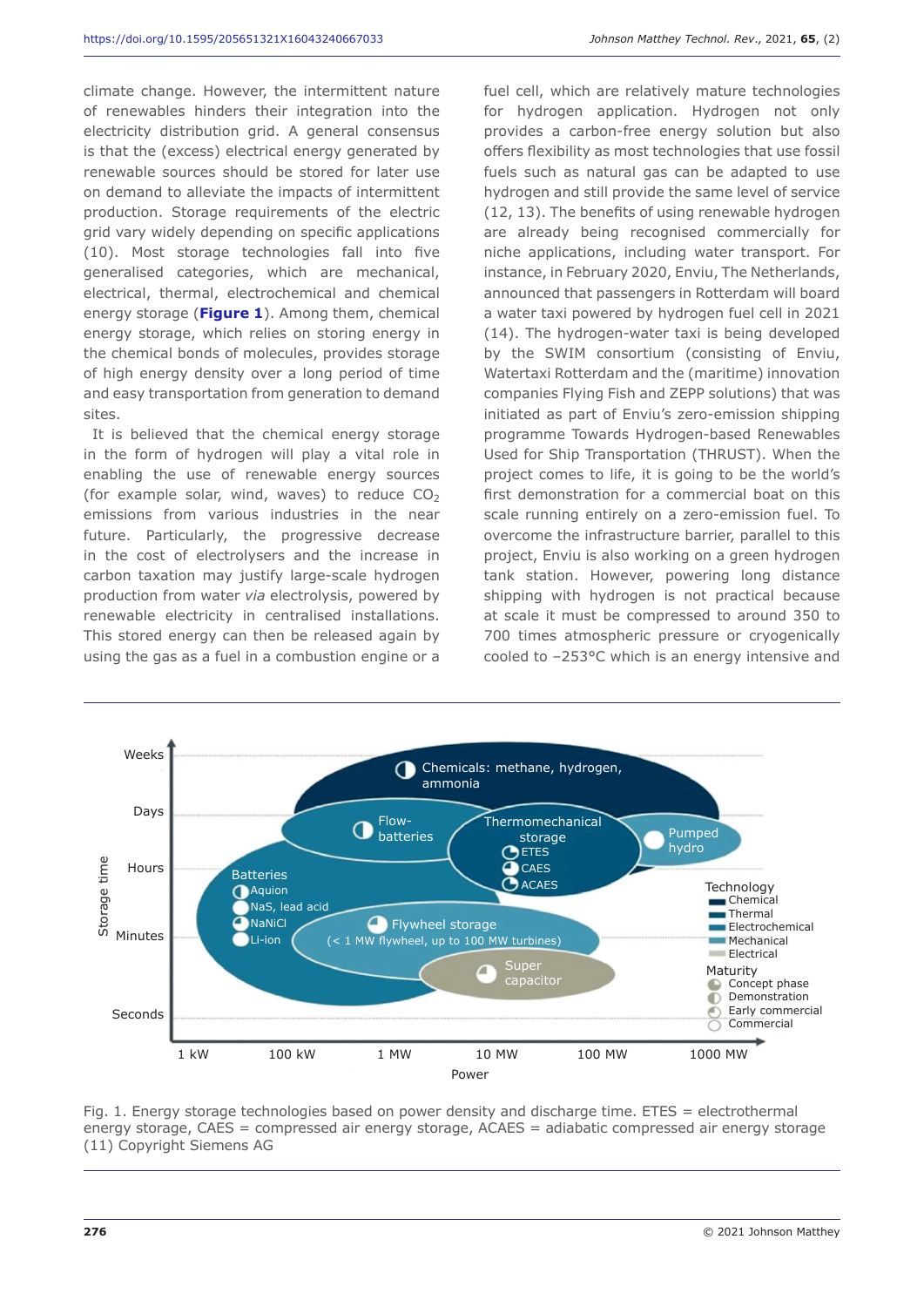expensive process. In addition, liquid hydrogen requires eight times more storage space than heavy fuel oil (HFO) while this is even 30 times more for compressed hydrogen (15, 16). As an alternative, a hydrogen-carrier such as ammonia with higher volumetric energy density and carbon neutral chemical formula has recently been under investigation as a potential fuel for transport (17–24). The countries with the world's top container ports such as Australia, the UK, Japan and Saudi Arabia have recently announced their national zero-emission fuel switch strategies, in which ammonia plays an important part together with hydrogen, and invested millions of US dollars for their large scale demonstrations (25–29). The steps of major energy players towards alternative zero-carbon emission fuels will certainly have impacts not only in these countries but also beyond.

# **1.1 Momentum in Maritime Industry Towards Ammonia-Propelled Shipping**

Following the directions, policies and roadmaps of IMO and national regulatory authorities, a number of ventures are already underway to test viability of ammonia in the shipping sector. The engine manufacturers, MAN Energy Solutions (MAN ES, Germany) and Wärtsilä, Finland, are currently developing two-stroke and four-stroke engines, respectively, designed to operate on ammonia and anticipate that the first ammonia engine could be in operation in 2024 (30, 31). Both companies reported that they had successfully conducted a preliminary study into ammonia combustibility, which revealed that slow flame velocity, slower heat release and combustion characteristics of ammonia were no obstacle to combustion in these engines (32). Based on their research on combustion in smaller engines and turbines, the challenges related to ammonia combustion are determined to be the high nitrogen oxides (NOx) generation, low flammability and low radiation intensity. Further full-scale engine tests will continue to overcome these challenges in 2021. These tests will serve as the platform for the ammonia engine development at Copenhagen Research Centre of MAN ES and the Sustainable Energy Catapult Centre's testing facilities of Wärtsilä at Stord, Norway. Following that, Lloyd's Register (LR, UK) has granted Approval in Principle to Dalian Shipbuilding Industry Company (DSIC, China) and MAN ES for an ammonia-fuelled 23,000 twenty-foot equivalent unit (TEU) ultra-large container ship (ULCS) concept design, the first ammonia as fuel design of its kind in China (33). MS Color Fantasy, the world's largest roll on/roll off (RORO) cruise liner, has also plans to pilot ammonia as a marine fuel (34). In addition, like Enviu's THRUST programme from The Netherlands, another non-profit organisation, the Mærsk Mc-Kinney Møller Center for Zero Carbon Shipping, was launched in Denmark on 25th June 2020 (35). The organisation aims to bring the best minds from science, engineering and business in order to implement new energy systems and technologies for shipping. Although it is not clear yet how the decarbonisation of shipping will be achieved, given the tremendous drive around ammonia as a potential zero-carbon emission fuel, more ammonia-related shipping projects are expected to be announced in the near future.

Besides the efforts of individual companies on developing and expanding their ammonia powered technologies, recently there has been a tremendous increase in the announcement of consortium projects aiming to demonstrate ammonia-fuelled vessels operating at sea. The ShipFC consortium could secure €10 million fund from the EU's research and innovation programme Horizon 2020 under its Fuel Cells and Hydrogen Joint Undertaking (FCH JU) to deliver the world's first high-power fuel cell to be powered by green ammonia (36). The ShipFC project is being run by a consortium of 14 European companies and institutions, coordinated by the Norwegian cluster organisation NCE Maritime CleanTech. The project aims to demonstrate an offshore vessel, Viking Energy, which is owned and operated by Eidesvik AS, Norway, and on contract to energy major Equinor, Norway, powered only with a large 2 MW ammonia fuel cell to sail up to 3000 h annually. One of the main objectives is to ensure that a large fuel cell can deliver total electric power to shipboard systems safely and effectively. This is the first time an ammonia-powered fuel cell, scaled up from 100 kW to 2 MW, will be installed on a vessel. The design, development and construction of ammonia-fuelled solid oxide fuel cell (SOFC) will be undertaken by Prototech, Norway. Testing will be executed at the Sustainable Energy Norwegian Catapult Centre and the ship-side ammonia system will be supplied by Wärtsilä. It is envisaged that the ammonia fuel cell system will be installed in Viking Energy, UK, in late 2023. The ultimate goal is to demonstrate that long-distance, emission-free voyages on big ships are possible.

Another European based consortium in the Nordic region was announced in May 2020 (37). The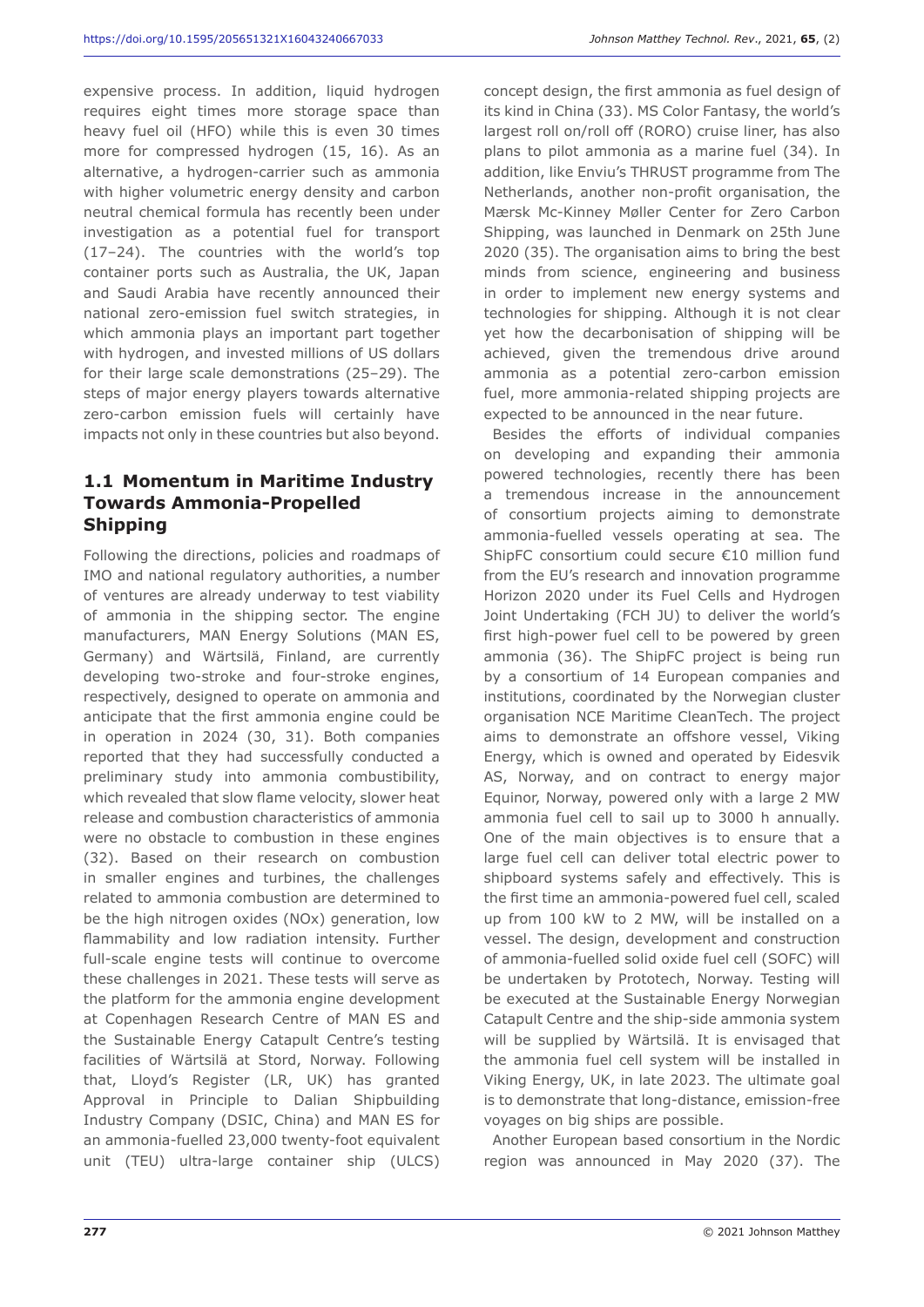Global Maritime Forum has launched The Nordic Green Ammonia Powered Ships (NoGAPS), a major consortium that aims to prove the feasibility of a large ammonia-powered deep-sea vessel by 2025. Funded by Nordic Innovation, partners of the project include Danish Ship Finance, shipowner J. Lauritzen, engine maker MAN ES, Ørsted energy group and consultancy group Fürstenberg Maritime Advisory, all from Denmark, along with Oslo-based bank DNB, the class society DNV GL, chemical group Yara International and the Helsinki-listed Wärtsilä.

In Japan, an industry consortium is collaborating in a project to develop ships designed to use ammonia as fuel and go beyond onboard ship technology to include "owning and operating the ships, supplying ammonia fuel and developing ammonia supply facilities." The participants of the consortium are Nippon Kaiji Kyokai (ClassNK), Imabari Shipbuilding, Mitsui E&S Machinery, MAN ES, Itochu Corporation and Itochu Enex (38). In addition, on 6th August 2020, NYK Line, Japan Marine United Corporation and ClassNK signed a joint research and development (R&D) agreement for the commercialisation of an ammonia-fuelled ammonia gas carrier (AFAGC) that would use ammonia as the main fuel, in addition to an ammonia floating storage and regasification barge (A-FSRB) for offshore bunkering and stable supply of ammonia fuel (39).

It is likely that more ammonia propelled shipping demonstration projects will be announced in the following years. The winners of the contest will dominate their positions in the value chains to deploy zero-carbon vessels and bunkering infrastructure across the sector.

# **1.2 Why Ammonia?**

Recently ammonia has taken considerable attention and pointed as one of the most promising alternative chemical energy and hydrogen-carriers in many technical reports (19, 40), white papers (23, 41) and research articles (18, 22), due to the following reasons:

- Ammonia has an existing infrastructure for production, storage and global transport. With over 200 million tonnes production per year (42), it is one of the largest chemical industries in the world
- It can be stored as a liquid at relatively low temperature and pressure (cooling to –33°C at atmospheric pressure or compressing to 10 bar at room temperature)
- It has high energy density (Table I) which enables sufficient capacity for long ship voyages without refuelling for weeks (46)
- With minor modifications, ammonia can be adopted to be used in internal combustion engines (ICEs) and gas turbines (GTs) in the short term. It has also a strong potential to be used directly in fuel cells in the future
- Ammonia has higher ignition temperature and narrower flammability range; therefore, fire risk is lower compared to hydrogen
- It does not contain carbon or sulfur in its chemical formula, thus does not contribute to  $CO<sub>2</sub>$  and sulfur oxides (SOx) emissions during utilisation (**Table I**).

To meet IMO's targets and ultimately decarbonise the maritime sector, vessels powered by zero

| Table I List of Selected Marine Fuels and their Characteristics (20, 43-44) |                                                                 |                                                     |                                    |                                                |                                                                      |                                                                            |  |  |  |
|-----------------------------------------------------------------------------|-----------------------------------------------------------------|-----------------------------------------------------|------------------------------------|------------------------------------------------|----------------------------------------------------------------------|----------------------------------------------------------------------------|--|--|--|
| <b>Fuel</b> <sup>a</sup>                                                    | <b>Energy</b><br>density,<br>LHV <sup>b</sup> ,<br>MJ $kg^{-1}$ | <b>Volumetric</b><br>energy<br>density,<br>$GJ m-3$ | <b>Storage</b><br>pressure,<br>bar | <b>Storage</b><br>temperature,<br>$\mathbf{C}$ | CO <sub>2</sub><br>emission x<br>$103$ , kg per<br>trip <sup>c</sup> | <b>SO<sub>x</sub></b><br>emission x<br>$103$ , kg per<br>trip <sup>c</sup> |  |  |  |
| <b>MGO</b>                                                                  | 42.7                                                            | 36.6                                                | 1                                  | rt <sup>d</sup>                                | 277                                                                  | 0.18                                                                       |  |  |  |
| <b>HFO</b>                                                                  | 40.4                                                            | 38.3                                                | $\mathbf{1}$                       | rt <sup>d</sup>                                | 286                                                                  | 2.12                                                                       |  |  |  |
| <b>LNG</b>                                                                  | 50                                                              | 23.4                                                | 1.0                                | $-162$                                         | 220                                                                  | 0.09                                                                       |  |  |  |
| <b>Compressed</b><br>hydrogen                                               | 120.0                                                           | 7.5                                                 | 700                                | 20                                             | 0                                                                    | 0                                                                          |  |  |  |
| Liquid<br>hydrogen                                                          | 120.0                                                           | 8.5                                                 | $\mathbf{1}$                       | $-253$                                         | $\Omega$                                                             | 0                                                                          |  |  |  |
| Liquid<br>ammonia                                                           | 18.6                                                            | 12.7                                                | $1$ or $10$                        | $-34$ or 20                                    | 0                                                                    | 0                                                                          |  |  |  |
| <b>Methanol</b>                                                             | 19.9                                                            | 15.8                                                | 1                                  | 20                                             | 254                                                                  | 0.09                                                                       |  |  |  |
|                                                                             |                                                                 |                                                     |                                    |                                                |                                                                      |                                                                            |  |  |  |

<sup>a</sup>MGO: marine gas oil; HFO: heavy fuel oil; LNG: liquified natural gas

<sup>b</sup>LHV: lower heating value

 $\rm{^cCO_2}$  and SOx emissions were calculated using "THRUST Impact Model" of Enviu (45). The values are based on a single trip from Piraeus to Rotterdam (5893 km) of a container ship with a size 1000 TEU and engine power of 4609 kW

<sup>d</sup>rt: room temperature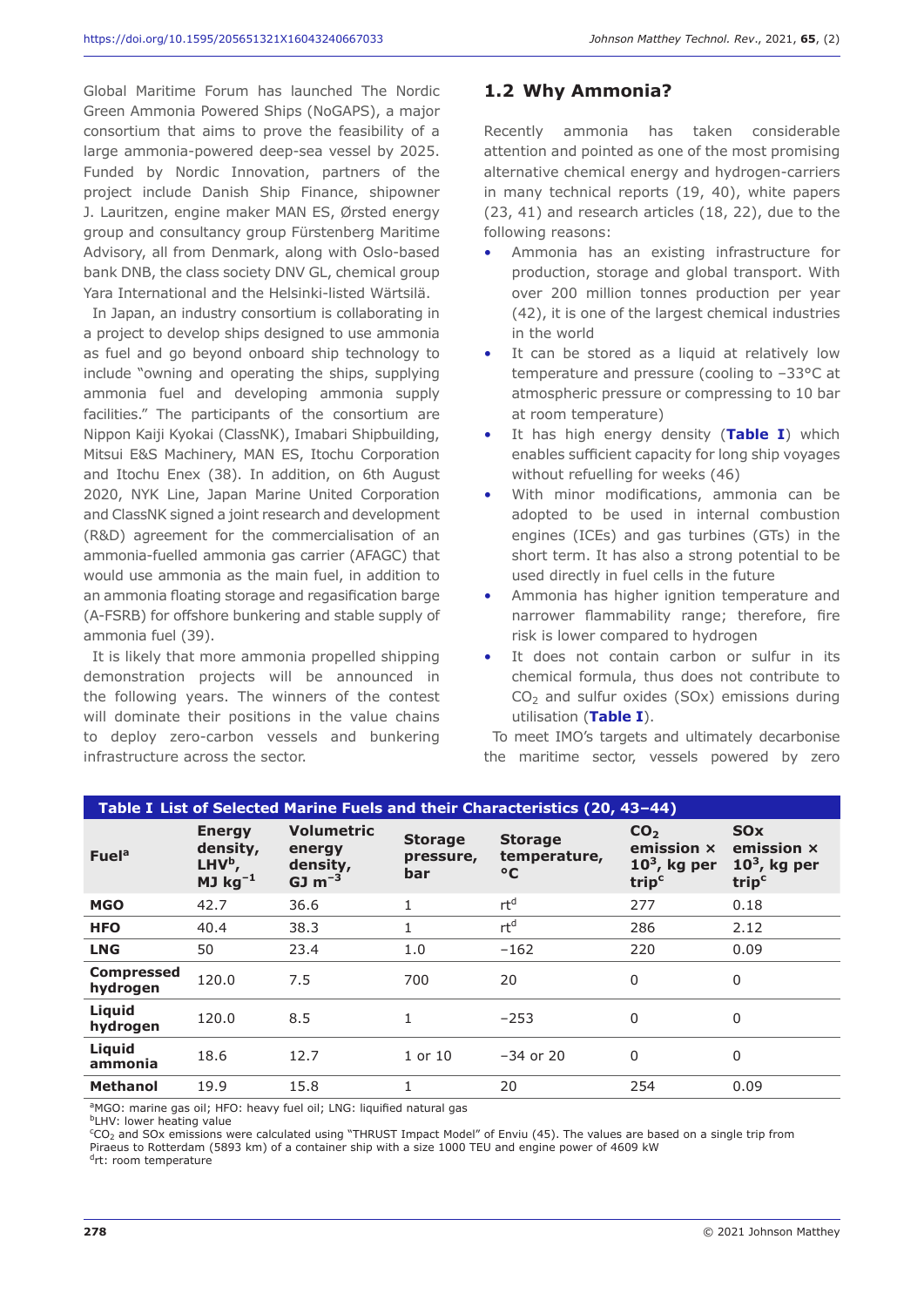GHG emitting fuels need to be implemented to the international shipping fleet in the early 2020s. Ammonia offers several potential advantages over hydrogen and the conventional marine fuels such as HFO, MGO and LNG. However, several factors such as sustainable production routes, power generation, cost of transition and safety and environmental aspects still need to be considered thoroughly before the implementation and deployment of an ammoniapowered fleet. The following sections of the paper will cover these aspects. It is also noted that there are many valuable studies that have assessed the potential of ammonia as an alternative fuel for transport (17–23). This paper adds to this body of literature by providing collective, up-to-date knowledge, introducing stateof-the-art and emerging technologies as well as identifying the critical research gaps necessary for practical application of these technologies. The paper follows an approach to show the picture from a wideranging perspective that is of interest particularly for industry without overwhelming with technical details. Instead, the key and recent studies have

been identified, summarised and cited in the paper for interested readers to explore further.

#### **2. Production of Ammonia**

Ammonia is currently produced *via* the Haber-Bosch process that involves reaction of hydrogen and nitrogen molecules on a catalyst surface at a temperature range of 450–600°C and a pressure of 100–250 bar. Nitrogen is supplied by air separation unit and hydrogen is obtained from steam methane reforming (SMR) or, to a lesser extent, coal gasification. This process (so-called 'brown ammonia') is energy intensive, consuming 1% of the world's total energy production, and environmentally unfriendly, accounting for 1.8% of global GHG emissions, as hydrogen is supplied from fossil fuels. From a product lifecycle point of view, brown ammonia would not offer much environmental benefit if used as a shipping fuel.

For the decarbonisation of ammonia production, three possible methods (**Figure 2**) are currently



Fig. 2. (a) Brown (without CCS) and blue (with CCS) ammonia production flowchart; (b) green ammonia production flowchart; (c) electrochemical ammonia production flowchart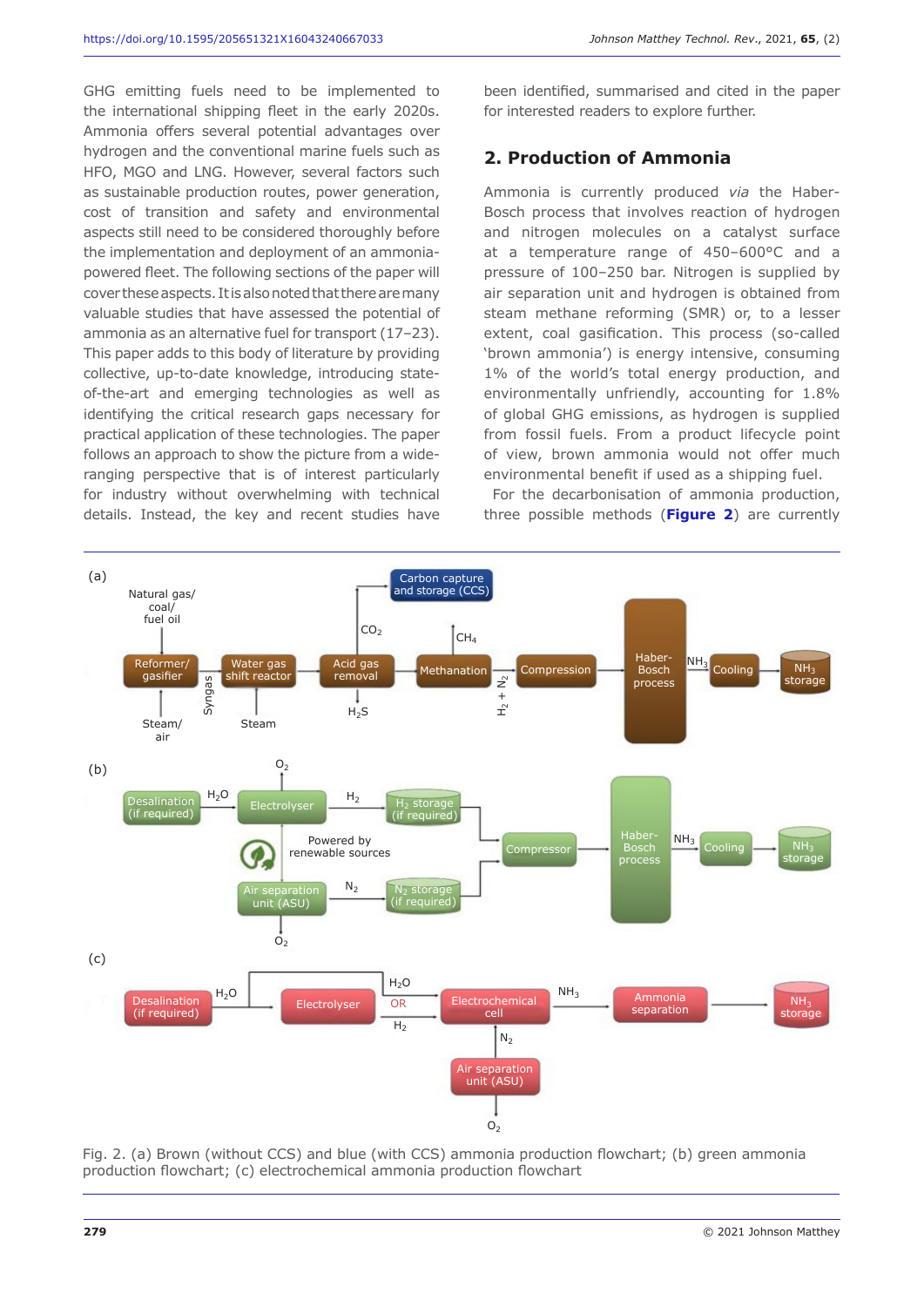being considered: (a) conventional Haber-Bosch production with carbon capture and sequestration (CCS) – so called 'blue ammonia'; (b) a modified Haber-Bosch process in which hydrogen is supplied by water electrolysis using renewable energies (wind, solar, tidal wave) – 'green ammonia'; and (c) direct production of ammonia from water and air in an electrochemical cell – 'electrochemical ammonia'.

Designing new ammonia plants with integrated CCS or retrofitting CCS to conventional plants does have notable potential and will probably be an intermediate solution in the short term. However, integrating CCS into the existing structure will not only increase the energy consumption, which is already very high, but will also lead to further challenges to find a place to securely store the captured  $CO<sub>2</sub>$ . The technoeconomic study carried out by Santos and coworkers for the International Energy Agency (IEA) Greenhouse Gas R&D Programme (47, 48) demonstrates that the integration of a  $CO<sub>2</sub>$  capture plant to an SMR plant could reduce the  $CO<sub>2</sub>$  emission between 53% to 90% whereas the natural gas consumption would increase by 0.46 MJ Nm<sup>-3</sup> to 1.41 MJ Nm<sup>-3</sup> hydrogen and the amount of surplus electricity exported to the grid by the SMR plant would be reduced. These changes lead to an increase in the operating cost of hydrogen production by 18% to 33% compared to the SMR without CCS; thus the levelised cost of hydrogen production could increase by €0.021–€0.051 Nm–3 hydrogen depending on capture rate and technology selected. Therefore, the use of hydrogen gas generated from water electrolysis using renewable energies in the Haber-Bosch process for ammonia production would be the most convenient route in the medium term because the process does not contribute to  $CO<sub>2</sub>$  emission, electrolysers are already commercially available with a scale ranging from kilowatt to megawatt and the cost of electricity from renewable sources is declining, making the overall process economically viable. The use of biomass as a feedstock to provide synthesis gas (syngas) for ammonia production *via* Haber-Bosch process might also be regarded as a green process because the  $CO<sub>2</sub>$  emitted by a biomass-based plant is biogenic which means that the  $CO<sub>2</sub>$  released during biomass gasification and digestion processes is later consumed by biomass-plants as they grow, thus, no extra  $CO<sub>2</sub>$ is added to the atmosphere (49). Techno-enviroeconomic analyses of ammonia production using biomass as feedstock (50, 51) show that the cost of ammonia produced from biomass feedstock can be competitive with brown ammonia and lead to

global warming potential reductions of 54−68%, when compared to conventional ammonia plants. However, scalability of biofuels remains as a challenge. Land used to produce biomass feedstock has similar environmental characteristics to that of agriculture, thus putting biofuels in competition with other land uses and leading to implications for food security, sustainable rural economies and the protection of nature and ecosystems (52). Nevertheless, biomass-derived ammonia production might effectively meet the ammonia requirements for small territories or isolated applications.

Another conspicuous alternative pathway for ammonia production is electrochemical synthesis where nitrogen is reduced electrocatalytically in the presence of water or hydrogen. It has been foreseen that ammonia production *via* electrochemical routes can save more than 20% of energy consumption as compared to the conventional Haber-Bosch method because water can be directly fed into the anode chamber of the reactor as a hydrogen source without the requirement of initial water electrolysis, and electrochemical reaction can be operated at low temperatures and atmospheric pressure. However, none of the electrochemical ammonia synthesis routes has achieved the level of technological maturity required for commercial deployment yet, although a high rate  $(2.4 \times 10^{-8} \text{ mol cm}^{-2} \text{s}^{-1}$  at a maximum current efficiency of 4.2%) has recently been achieved when ammonia was synthesised in molten salt medium using the electrochemical approach (53).

### **2.1 Catalysts for Green and Direct Electrochemical Synthesis of Ammonia**

As described above, green ammonia production incorporates two catalytic processes: (a) hydrogen production from water electrolysis; and (b) ammonia synthesis from hydrogen and nitrogen *via* Haber-Bosch reaction. The high cost of commercial electrolysers arises from the usage of expensive noble metals such as platinum and palladium on a carbon support as catalysts in the electrochemical cells. The catalyst itself has taken up a considerable portion of the total system and capital cost, especially if there is degradation or corrosion on the carbon support. Hence, one crucial aspect of the development in hydrogen evolution reaction (HER) technology is to replace the catalysts with earth-abundant alternatives to produce hydrogen in a more economical way. Mo *et al.* (54) has recently reported that inexpensive silver catalysts,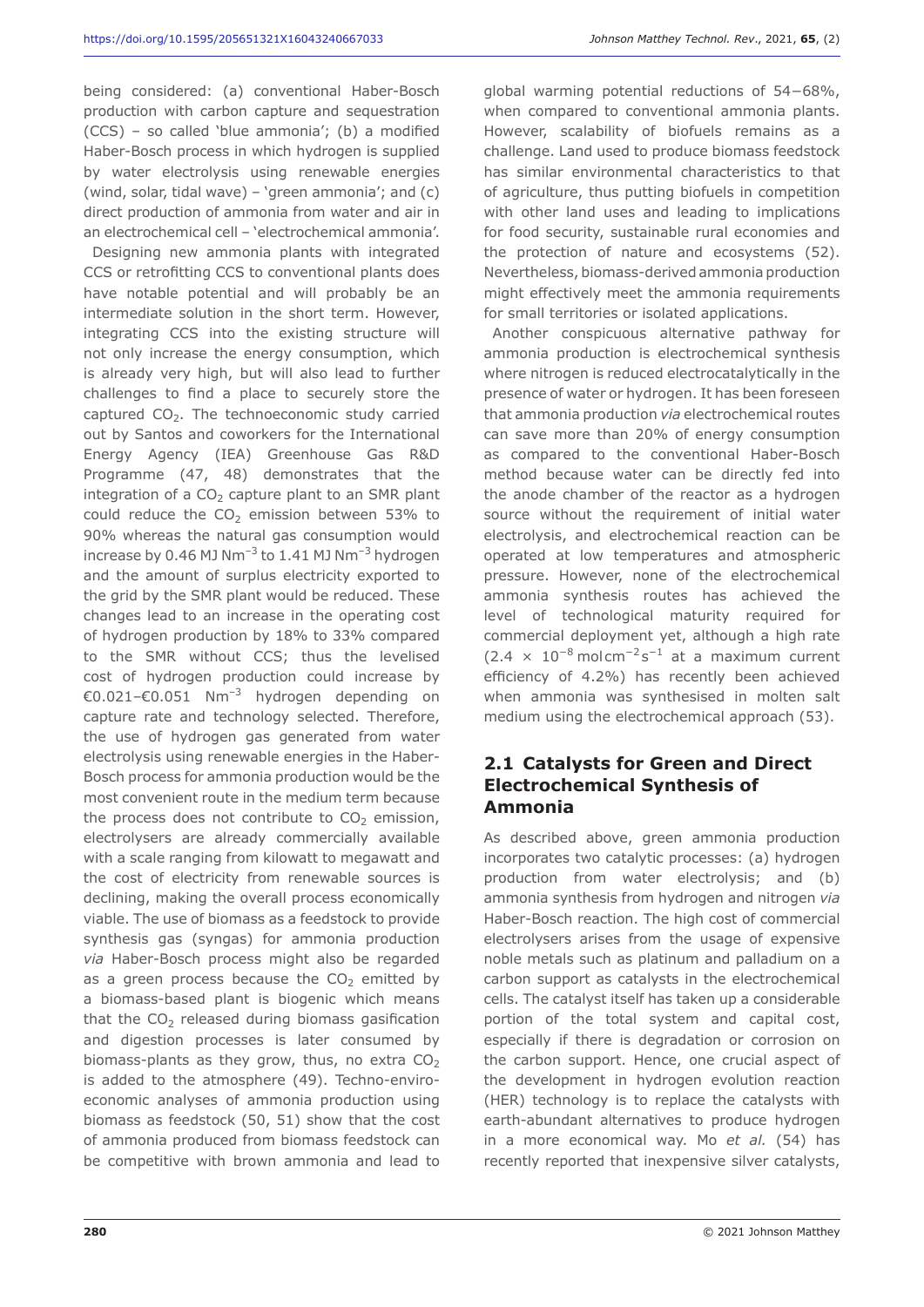particularly the cubic form of silver nanoparticles, can clearly exhibit superior HER activity over platinum at the same metal content by altering the rate-determining step in a proton exchange membrane (PEM) electrolyser when practically more negative potential is applied. High activity was attributed to the weaker Ag−H bond at the surface than Pt−H which is more favourable for H recombination to form  $H<sub>2</sub>$ . This study is significant to rectify the misconception that platinum is always at the 'optimal volcano' position among all monometals in HER, which has led to an inaccurate description of the surface electrocatalysis under real PEM conditions at high workload. Beside this scientific achievement with a monometallic catalyst, start-up company Hymeth, Denmark, announced in 2019 that it would commence the production of Hyaeon $TM$ which is a low temperature and high pressure electrolyser, at a commercial scale after completing tests. The company uses an inexpensive trimetallic nickel-copper-iron core-shell electrocatalyst, possessing high electrochemical activity for both oxygen evolution reaction (OER) and hydrogen evolution reaction (HER) (55). Another method of hydrogen evolution is photocatalytic water splitting. This process benefits from direct usage of solar renewable energy without the requirement for the installation of an extra electricity generator such as photovoltaic panels or wind turbines to supply power to electrolysers. Although various studies have been reported in the past decade (56), no practical application has been implemented yet mainly due to low catalytic activities, a narrow range of light absorption and poor quantum efficiencies (QE) (the measure of the effectiveness of a light absorbing material to convert incident photons into electrons) as a result of fast recombination of charge carriers. In 2019, Tsang and coworkers (57) reported a nitrogen-doped titania nanocatalyst on MgO(111) photocatalyst that has a hydrogen evolution rate of over 11,000 µmol  $q^{-1}$  h<sup>-1</sup> in the absence of any sacrificial reagents at 270°C. An exceptional range of QE from 81.8% at 437 nm to 3.2% at 1000 nm was also stated. High activity was attributed to formation of oxygen vacancies upon introducing nitrogen into the titania structure and prolongation of exciton lifetime over the polar MgO(111) surface. The technology readiness level (TRL) of this invention is currently at TRL3–4 but it has a strong potential in the future to harness solar energy (light and heat) for hydrogen production in large scale.

Another energy intensive and costly process in ammonia production is the Haber-Bosch process

where hydrogen and nitrogen react at 15–25 MPa and 400–450°C using an iron-based catalyst (either magnetite or wurtzite). Low equilibrium singlepass conversion ( $\sim$ 15%) necessitates the recycle of unreacted gases, leading to higher energy consumption (58). Compared with commercial iron catalysts, ruthenium-based catalysts offer advantages in Haber-Bosch reaction because they are relatively active at low pressure. Ruthenium with a higher electron density in *d*-orbitals, in assistance with strong electron donor dopants such as alkali metals, can donate electrons into the anti-bonding orbital of adsorbed nitrogen, facilitating its dissociation, and thus, can work under lower pressure. However, ruthenium-based catalysts have found limited uses in conventional Haber-Bosch processes because they are relatively more expensive and are easily poisoned by carbon deposition from methane in syngas (59). The electrified Haber-Bosch system, where hydrogen is derived from water, does not contain methane, so the carbon poisoning effect can be well avoided. However it is also known that another surface poisoning of ruthenium sites by competitive strong hydrogen dissociative adsorption limits the overall reaction rate. Lately some workers have demonstrated that changing the surface polarity by either decorating terrace sites of ruthenium nanoparticles with  $Li<sup>+</sup>$  (60) or using an electrostatically polar MgO(111) in place of nonpolar MgO as the support (61), can significantly alleviate the hydrogen poisoning and facilitate an unprecedented ammonia production rate. Another outstanding study reported by Hattori *et al.* (62) has demonstrated the ability of ruthenium catalysts to produce ammonia from nitrogen and hydrogen at a temperature as low as 50°C. The researchers used a stable electron-donating heterogeneous catalyst, cubic CaFH, a solid solution of calcium fluoride and calcium hydride formed at low temperatures to achieve high performance with an extremely small activation energy of 20 kJ mol−1 at 50°C, which is less than half that for conventional catalysts.

If the future green ammonia production *via* Haber-Bosch process is carried out in decentralised, islanded locations in small scale, then hydrogen manufactured from an electrolyser at lower pressure and temperature would require coupling with an efficient catalyst to achieve high ammonia production rate. In this manner, ruthenium stands out from the other alternatives and high cost may actually not be a disadvantage. In fact, developing countries, particularly ones located in Africa may use this opportunity to attract investment as they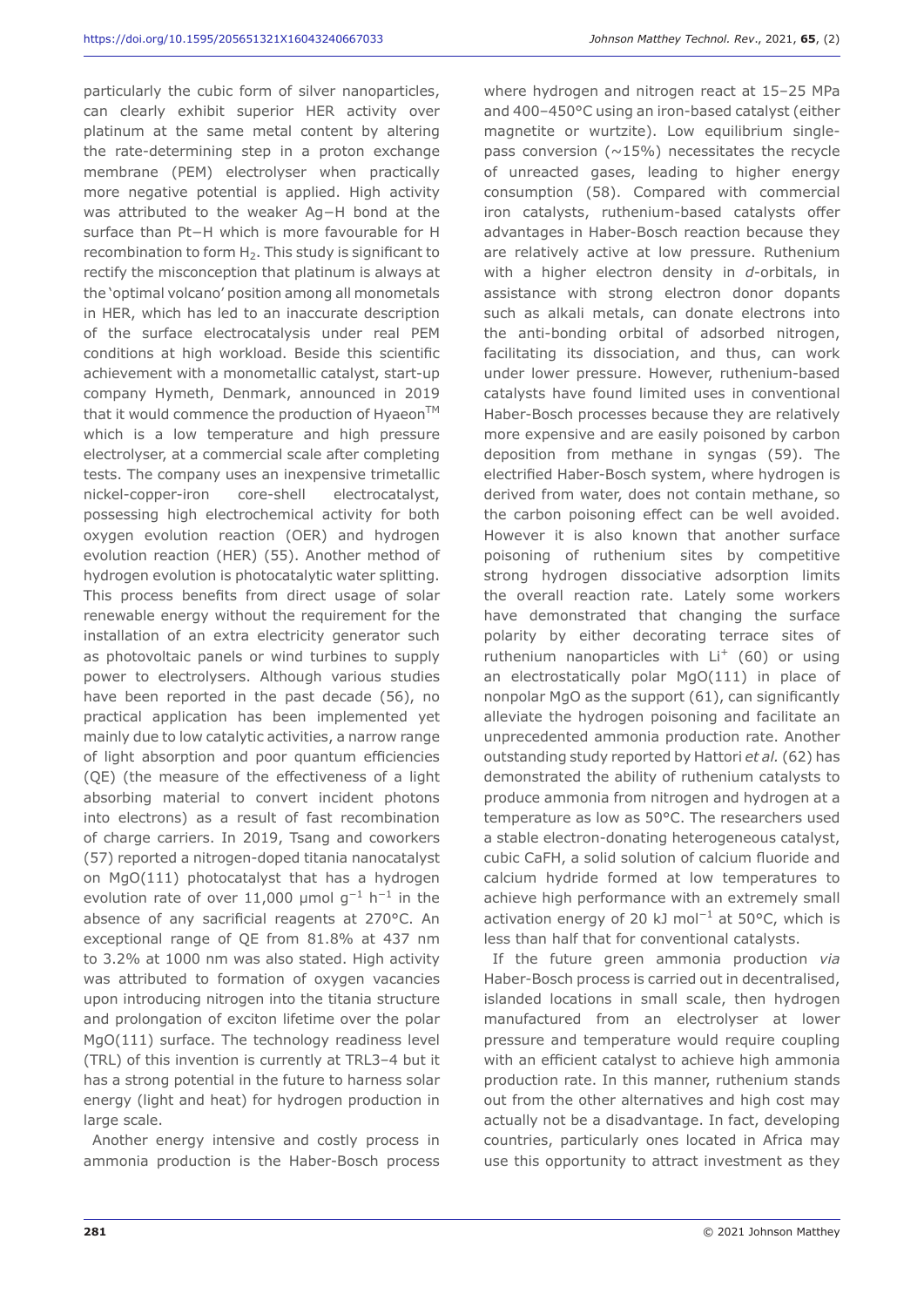have high renewable solar energy capacity and resources for platinum group metals.

Regarding the electrochemical approach to synthesise ammonia, there are a number of potential candidates, which have recently been demonstrated to be active for this reaction (63–65). The goal of electrochemical ammonia synthesis, in contrast to electrified Haber-Bosch process, is to catalyse the direct reaction of nitrogen with water to form ammonia at ambient pressure. The potential elimination of the separation and purification steps for hydrogen when water is used as the reductant for nitrogen, along with the input of electrochemical energy at milder conditions, is very attractive. However, the nitrogen molecule is highly inert towards reduction, much more so than the most common electrochemical solvent, water. In principle the reaction can proceed under ambient conditions, as seen in biology, however translating this chemistry into an industrial process while retaining practical rates and efficiencies has shown to be challenging. The vast majority of reports (**Figure 3**) fall below the targets set by the US Department of Energy (DoE) in the Advanced Research Projects Agency-Energy (ARPA-E) Renewable Energy to Fuels Through Utilization of Energy-Dense Liquids (REFUEL) programme for feasible industrial installations (current density  $>300$  mA cm<sup>-2</sup> and current efficiency >90%, which is equivalent to an effective rate of 9.3  $\times$  10<sup>-7</sup> mol cm<sup>-2</sup> s<sup>-1</sup>). Although the present rates remain over an order of magnitude away from DoE targets, continuous progress is being made both in mechanistic understanding of the reaction and in the development of routes to new materials. Finding the ideal combination of mediator, catalyst and electrolyte components to optimise selectivity and yield rate, while decreasing energy costs, is thought to be the key goal of research in this field (66) for commercial feasibility.

#### **2.2 Green Ammonia Demonstration Plants**

Given the fact that green ammonia production from water electrolysis followed by Haber-Bosch process would be the most convenient route with current technology, several green ammonia demonstration or production plants with a wide range of capacities have been announced in the past few years. **Table II** summarises these projects including the key players and their targets.

The construction of the first three pilot plants given in **Table II** has been completed. They are currently up and running to carry out R&D toward ammonia synthesis and power generation from ammonia in a cost-effective way by utilising renewable energy. The initial test results were reported to be very promising (74–77), paving the way to larger scale, mega projects as announced by several companies from Australia, New Zealand, The Netherlands, Spain and Saudi Arabia.



Fig. 3. Overview of rates and current efficiencies for electrochemical ammonia synthesis: (a) rate as a function of temperature for all reported cells. Colour indicates current efficiency, grey is used where efficiency data is unavailable; (b) rate as a function of current efficiency for reported aqueous cells around room temperature. Colour and text indicate principle component of catalyst. Reproduced from (63) with permission from the Royal Society of Chemistry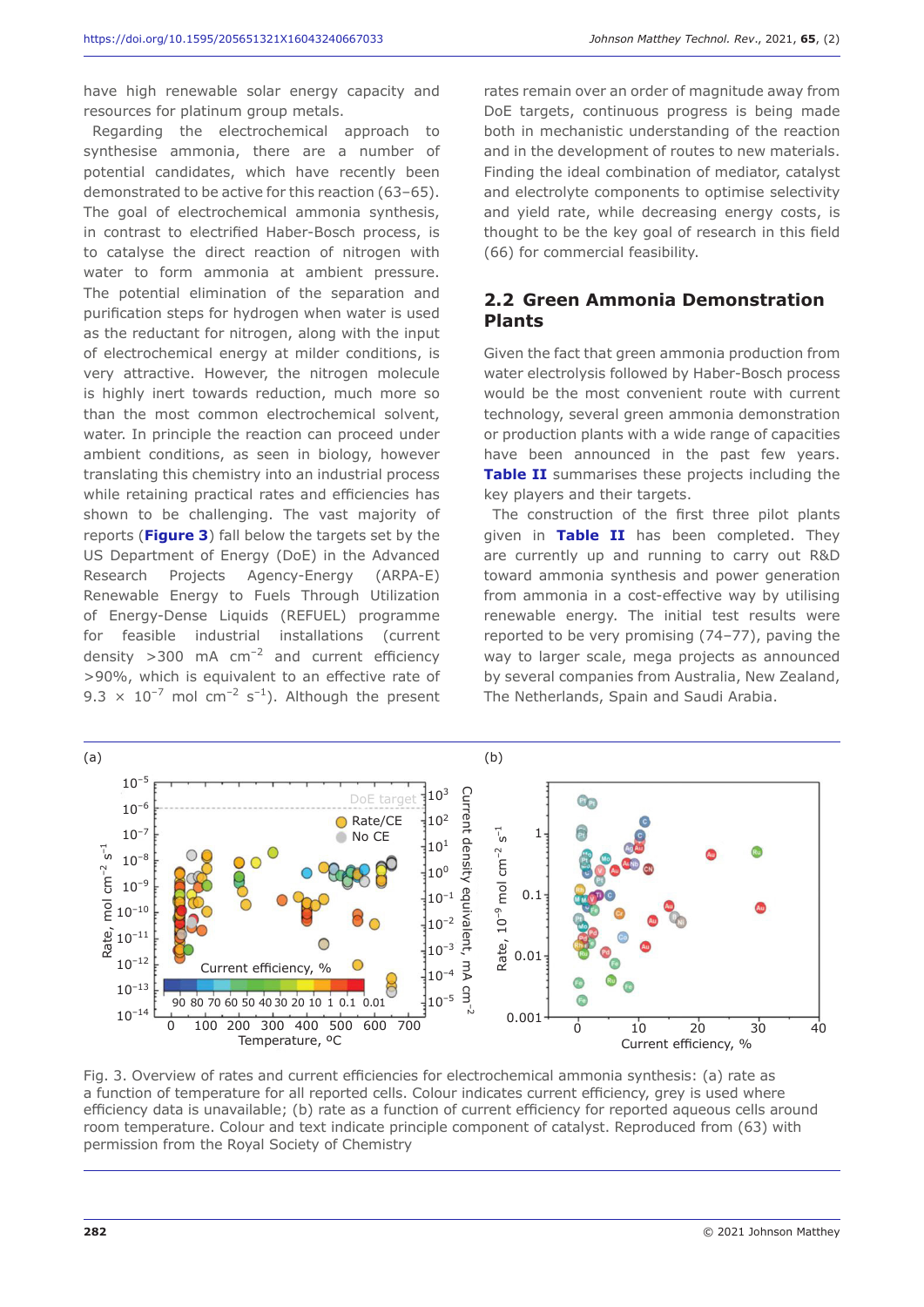| Table II Momentum in Green Ammonia Projects (67-73)                                                  |                                               |                                 |                            |            |                                                                                                                                                                                                                   |  |  |  |
|------------------------------------------------------------------------------------------------------|-----------------------------------------------|---------------------------------|----------------------------|------------|-------------------------------------------------------------------------------------------------------------------------------------------------------------------------------------------------------------------|--|--|--|
| <b>Participants</b>                                                                                  | Location                                      | Capacity,<br>tonnes<br>per year | <b>Renewable</b><br>source | Year       | <b>Purpose</b>                                                                                                                                                                                                    |  |  |  |
| <b>University of</b><br><b>Minnesota</b>                                                             | Morris,<br>Minnesota, USA                     | 25                              | Wind                       | 2014       | Supply of local fertiliser demand                                                                                                                                                                                 |  |  |  |
| <b>FREA, JGC</b><br>Corporation                                                                      | Koriyama,<br>Japan                            | 7                               | Wind, solar                | 2018       | Low temperature/low pressure H-B<br>catalyst optimisation, demonstration of<br>ammonia combustion in gas turbines                                                                                                 |  |  |  |
| <b>Siemens</b>                                                                                       | Harwell, UK                                   | 10                              | Wind                       | 2018       | Power-to-ammonia-to-power<br>demonstration unit                                                                                                                                                                   |  |  |  |
| Iberdrola,<br><b>Fertiberia</b>                                                                      | Puertollano,<br>Spain                         | 4000                            | Solar                      | 2021       | Becoming a European reference for<br>sustainable solutions for agriculture                                                                                                                                        |  |  |  |
| Yara                                                                                                 | Porsgrunn,<br>Norway                          | 5000<br>(estimate)              | Hydroelectric<br>grid      | 2022       | The first small step towards carbon<br>free fertiliser production by installing<br>5 MW electrolyser corresponding to<br>1% of the hydrogen production in<br>Porsgrunn                                            |  |  |  |
| <b>Haldor Topsøe</b>                                                                                 | Foulum,<br>Denmark                            | 300                             | Wind                       | 2025       | Demonstration of direct ammonia<br>production from water and air using<br>solid oxide electrolyser without air<br>separation unit                                                                                 |  |  |  |
| Air Products,<br><b>ACWA Power,</b><br>Thyssenkrupp,<br><b>Haldor</b><br><b>Topsøe, NEOM</b>         | Saudi Arabia                                  | $1.2 \times 10^{6}$             | Wind, solar                | 2025       | Production of green ammonia at oil<br>and gas scale and distribute the green<br>ammonia globally and crack it back<br>to 'carbon-free hydrogen' at the point<br>of use, supplying hydrogen refuelling<br>stations |  |  |  |
| <b>OCP</b>                                                                                           | Jorf Lasfar                                   | 700                             | Solar                      | TBD        | Fertiliser production and supply of<br>power to marine vessels                                                                                                                                                    |  |  |  |
| <b>Enaex</b>                                                                                         | Antofagasta,<br>Chile                         | 20,000<br>and<br>350,000        | Solar                      | <b>TBD</b> | Feasibility study (pilot plant scale at<br>64 MWp solar and 47 MW electrolyser,<br>full scale at 1030 MWp solar and<br>778 MW electrolyser)                                                                       |  |  |  |
| <b>Proton</b><br>Ventures,<br>Siemens, Yara                                                          | Goeree-<br>Overflakkee,<br>The<br>Netherlands | 20,000                          | Wind, tidal                | <b>TBD</b> | Part of regional green hydrogen<br>economy roadmap                                                                                                                                                                |  |  |  |
| <b>Siemens</b><br>Gamesa,<br><b>Energifonden</b><br><b>Skive</b>                                     | Skive,<br>Denmark                             | TBD                             | Wind                       | <b>TBD</b> | Ammonia production as a way to store<br>surplus electricity from wind turbines                                                                                                                                    |  |  |  |
| <b>Ballance Agri-</b><br>Nutrients,<br><b>Hiringa Energy</b>                                         | Kapuni, New<br>Zealand                        | 5000<br>(estimate)              | Wind                       | <b>TBD</b> | The \$50 million showcase project as<br>a catalyst for the development of a<br>sustainable green hydrogen market                                                                                                  |  |  |  |
| Queensland<br>Nitrates,<br><b>Incitec Pivot,</b><br><b>Wesfarmers</b><br>JV, Neoen,<br><b>Worley</b> | Moura,<br>Australia                           | 20,000                          | Solar                      | <b>TBD</b> | Determining the technical and<br>economic feasibility of producing<br>renewable ammonia at a commercial<br>scale                                                                                                  |  |  |  |
| <b>Dyno Nobel</b>                                                                                    | Moranbah,<br>Australia                        | 60,000                          | Solar                      | <b>TBD</b> | Feasibility study to decarbonise their<br>own nitrogen-based commodity<br>production facility                                                                                                                     |  |  |  |
| Yara                                                                                                 | Pilbara,<br>Australia                         | 25,000                          | Solar                      | <b>TBD</b> | Feasibility study for carbon-free<br>fertiliser production                                                                                                                                                        |  |  |  |
| H2U,<br><b>Thyssenkrupp</b>                                                                          | Port Lincoln,<br>Australia                    | 20,000                          | Wind, solar                | <b>TBD</b> | Business case demonstration for<br>renewable energy exports (Hydrogen<br>Hubs)                                                                                                                                    |  |  |  |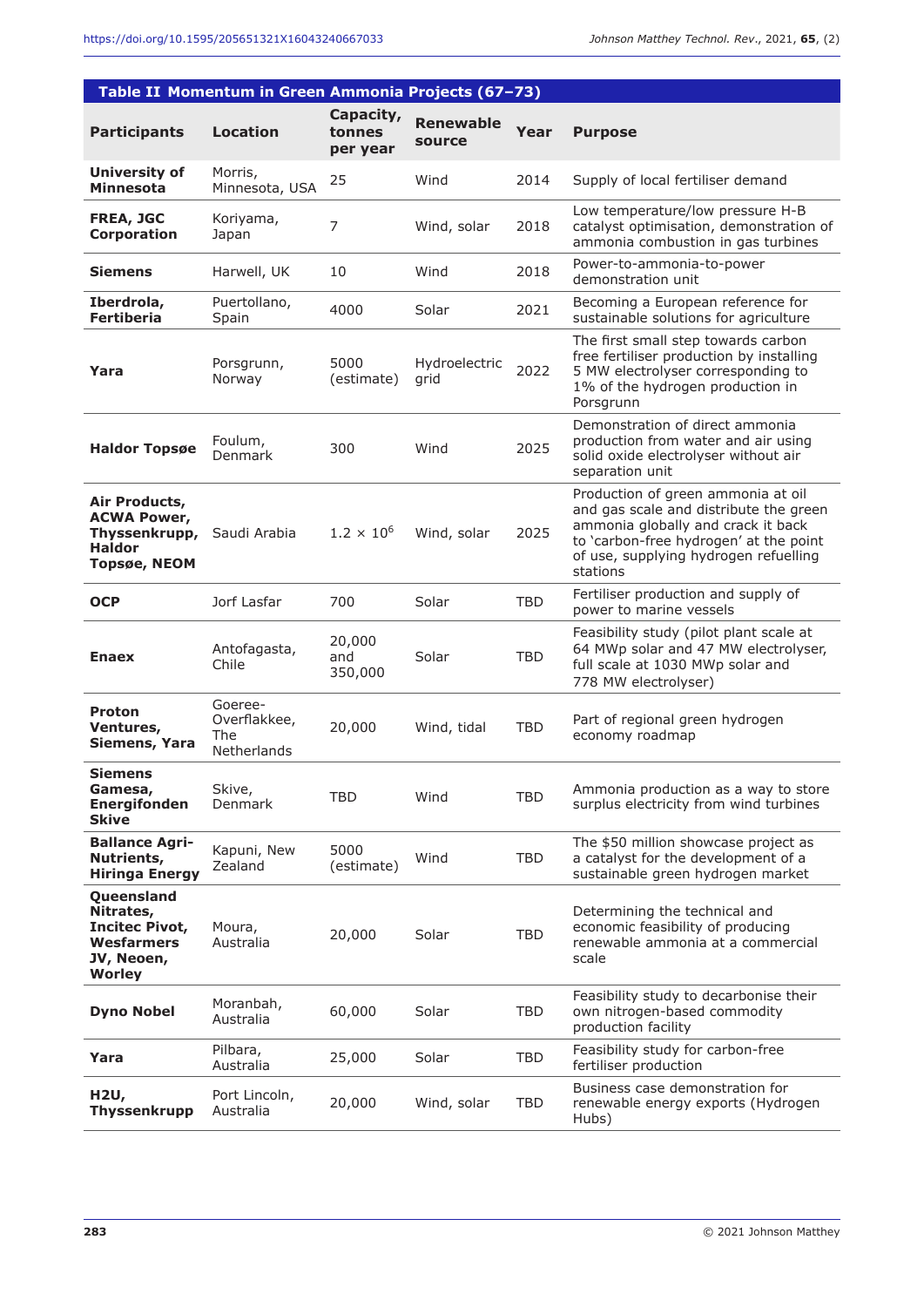Today, commercial manufacturing of green ammonia is not available anywhere. But, with renewed interest and global drive, it is highly likely that by 2030, there will be a body of demonstration plants that can show the viability of producing ammonia from renewable energy at scale.

# **3. Onboard Storage and Power Generation from Ammonia**

#### **3.1 Onboard Space Requirement**

With an energy density of 12.7 GJ  $\text{m}^{-3}$ , ammonia would require a larger volume of space onboard in order to deliver the same power as conventional marine fuels. For instance, if a HFO fuel tank has a volume of 1000  $\text{m}^3$ , an ammonia fuel tank would require 2.75 times more space than that of HFO to provide the same power (30). This might make ammonia appear unfeasible; however, the space requirement for ammonia remains significantly smaller compared to other carbon-free options as the tank volume would be  $4117 \text{ m}^3$  for liquid hydrogen at  $-253^{\circ}$ C; 14,000 m<sup>3</sup> for a Tesla Model 3 battery (Tesla, USA) and  $120,896$  m<sup>3</sup> for the battery pack of Corvus Energy, Norway, the marine battery market leader (30). Even carbon-based methanol does not offer significant advantage, needing a tank volume of 2333  $m<sup>3</sup>$ . Therefore, the space requirement for ammonia-propelled shipping is not found to be unrealistic or inapplicable (24).

#### **3.2 Propulsion Systems**

Two kinds of propulsion systems (direct combustion and fuel cells) that could use ammonia as a marine fuel stand out regarding the current and emerging technologies. **Figure 4** illustrates the simplified configuration of these propulsion systems.

#### **3.2.1 Direct Combustion**

Direct usage of ammonia in combustion engines dates to 1942 when Belgium's public bus system ground to a halt by a wartime shortage of diesel (78). As a result, the engine systems of the buses were adapted to run with an alternative fuel: liquid ammonia with a small amount of coal gas to help combustion. Although the lifetime of ammoniapowered buses was short, it demonstrated that ammonia could be used as a transport fuel.

Ammonia can be combusted in ICEs or in GTs, both of which are well established as prime movers in naval vessels. However, burning ammonia effectively within these engines is rather challenging because ammonia has poor ignition that requires high temperature or a secondary fuel to initiate the combustion process, low burning velocity (0.015 m  $s^{-1}$ ) and narrow flammability limit (12–25% air), causing unstable combustion conditions at very low and high engine speeds and ammonia slip.

To date, many studies have been conducted to assess the performance and emissions of ammonia propelled combustion engines. Two useful reviews published by Kobayashi *et al.* (79) and Valera-Medina *et al.* (18) provide comprehensive information about fundamental aspects of ammonia combustion, the details of the chemistry of NOx production, processes for reducing NOx and validation of several ammonia oxidation kinetics models. Results show that ammonia as a sole fuel in a compressed ignition ICE (CI-ICE) is not possible due to the high compression ratios needed for ignition and combustion. Therefore, co-feeding of ammonia with only 5% of a pilot fuel with higher cetane number (hydrogen, diesel, methanol, dimethyl ether) would be enough to facilitate its combustion. On the other hand, combustion of ammonia as the only fuel might be possible in spark ignition ICEs (SI-ICEs) (80). In fact, Toyota, Japan, filed a patent (81) where it claimed that several plasma jet igniters arranged inside the combustion chamber or plural spark plugs that ignite the ammonia at several points can enable ammonia combustion. Most of the work in the literature examines the combustion stability and emissions from gaseous ammonia blended with carbonbased fuels or hydrogen in ICEs. It is recognised that there is generally only a narrow equivalence dual-fuel ratio where high stability, low emissions and high temperature can be achieved, leaving a vast field of research, modelling and testing on how to improve these parameters to obtain wider operational ranges and adapt the technology to large marine engines.

# **3.2.2 Fuel Cell Systems**

An alternative to generating power from ammonia in a combustion engine is to use fuel cells, which may provide advantages in terms of high thermal efficiencies, less noise and lower emissions of air pollutants. Basically, ammonia can either be used directly in fuel cells or be used as a hydrogen carrier where first, a cracker is used to decompose ammonia into hydrogen and nitrogen and after, hydrogen is fed into a fuel cell to generate electricity. Among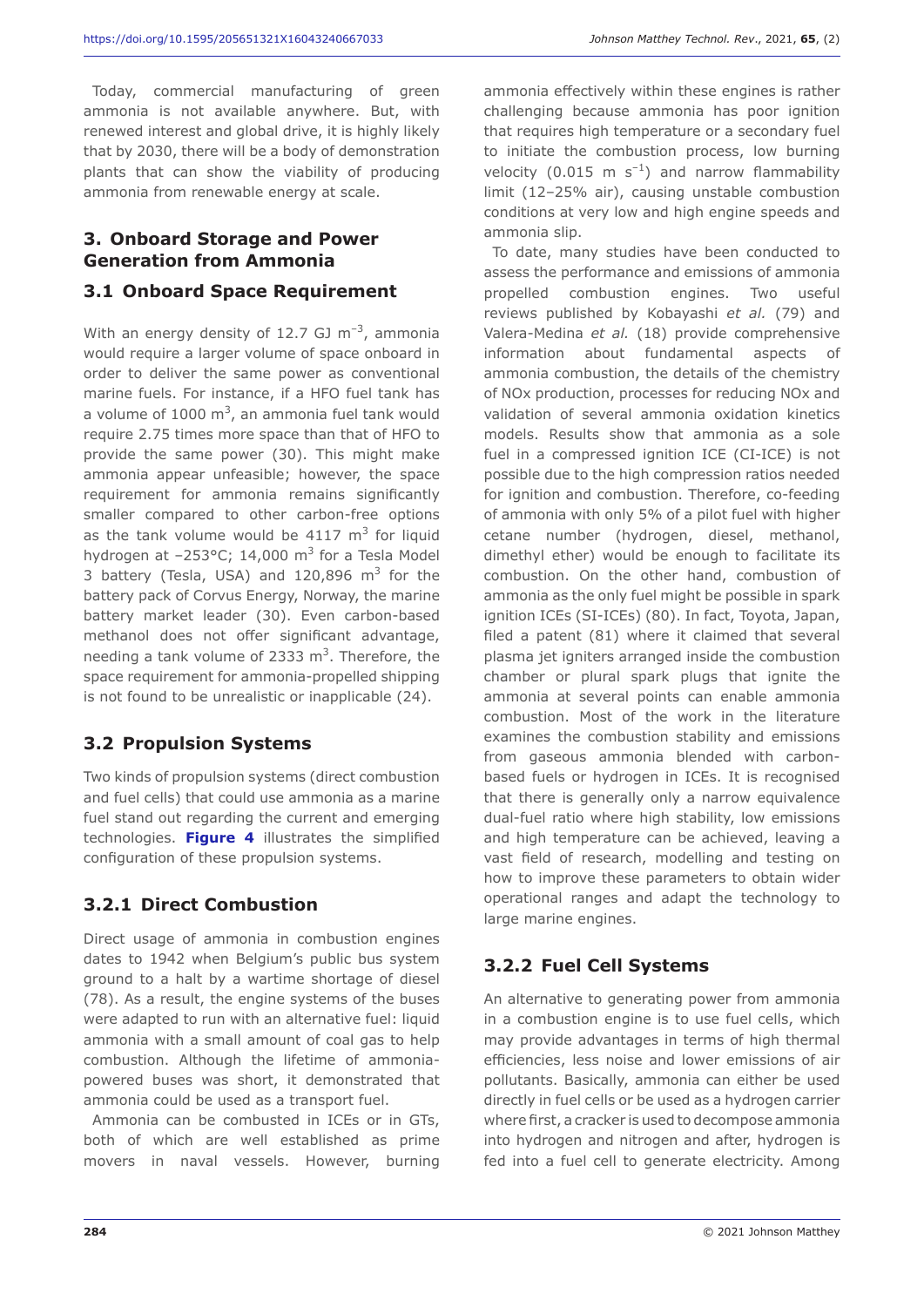several of the chemical hydrides (82) suggested for hydrogen storage, such as methanol, formic acid and liquid organic hydrogen carriers, liquid ammonia steps forth with its high gravimetric (17.7 wt%) and volumetric (123 kg  $\text{m}^{-3}$ ) hydrogen density, exceeding the 2015 US DoE targets for hydrogen storage (9.0 wt% hydrogen content, 81 kg  $m^{-3}$  volumetric capacity). It also benefits from the absence of carbon oxides (COx) emissions associated with hydrogen as a fuel in fuel cells.

Ammonia can be directly used in alkaline fuel cells (AFCs) and SOFCs, whereas PEM fuel cells (PEMFCs) require high purity hydrogen (>99.5%) as the catalyst is poisoned in the presence of small amount of ammonia (22, 83). The fuel cells identified as the most promising for the maritime sector are PEM and SOFCs (23). For use in PEMFCs, either highly active yet cost-effective ammonia cracking catalyst operating at low temperature regime is required to achieve high purity hydrogen *via* complete ammonia conversion in a single gas stream pass or gas purifier equipment needs to be installed which would involve additional costs together with mass, space and energy demand onboard. Compared to PEM, SOFC is much more promising for maritime application as ammonia can be used directly instead of separating hydrogen from it first. However, further research is required to optimise the operation conditions, increase the system lifetime and scale-up.

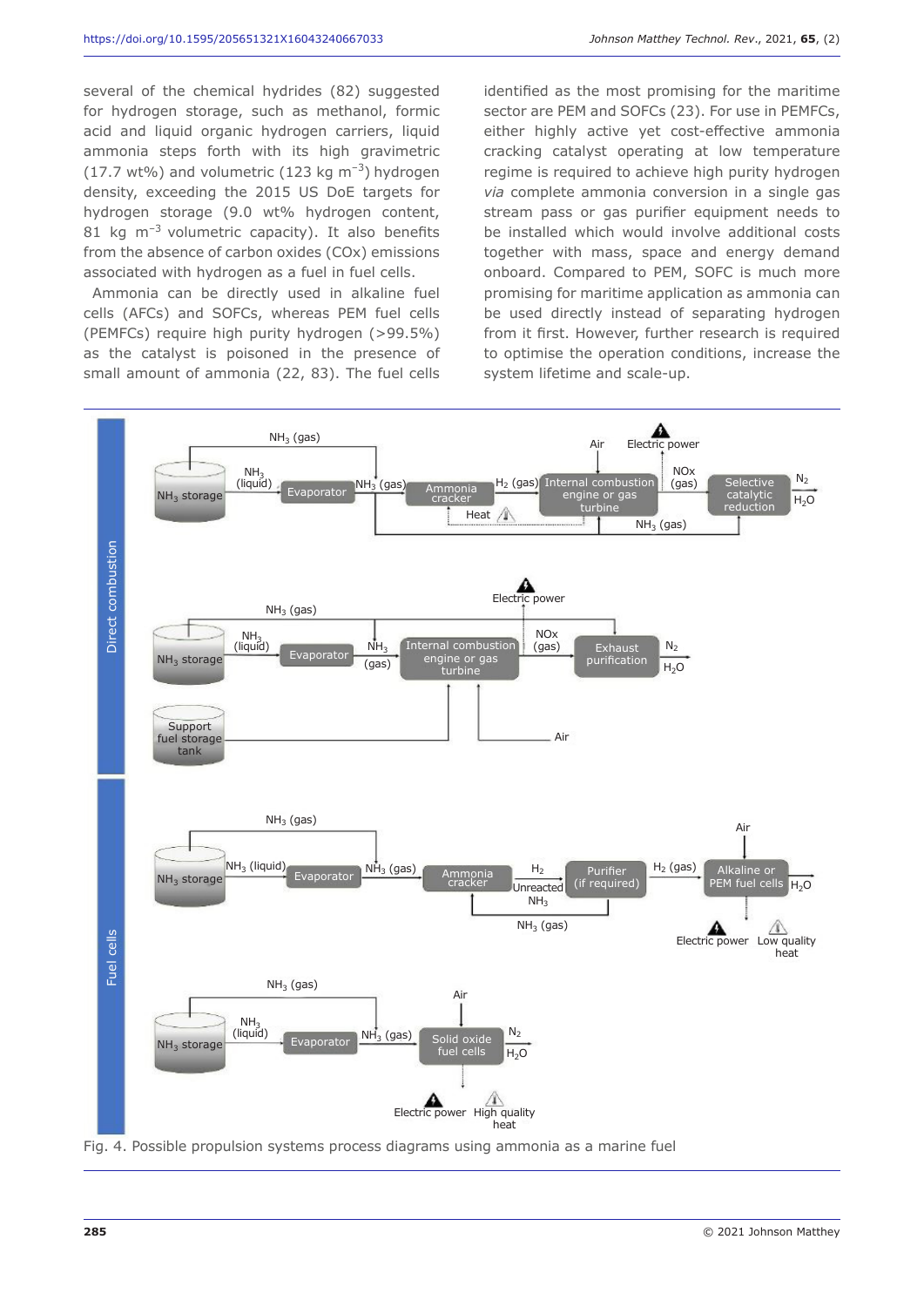# **3.2.3 Catalytic Processes Involved in Ammonia to Power**

For the onboard usage of ammonia, two propulsion systems are considered as stated in previous sections. Because of the low flammability of ammonia, generally a second fuel with higher cetane number needs to be fed into the combustion engine to start ignition and combust ammonia. One of the fuel options to assist the combustion might be hydrogen due to its high flammability and environmental friendliness. As ammonia is a hydrogen carrier, extra storage space for hydrogen may not be necessary. Instead, ammonia can be cracked to its forming molecules, nitrogen and hydrogen, catalytically onboard. Ammonia decomposition is not new, and has long been used in industry. The process is endothermic; however, the equilibrium conversion shows diminishing returns for temperatures above 400°C. Inexpensive catalysts such as nickel or iron might be suitable to crack ammonia onboard at low temperatures (using the heat generated from the combustion engine) as only 5% hydrogen in the gas stream would be enough to combust ammonia effectively. However, for PEMFC applications, high purity hydrogen (>99.5%) is required since a large quantity of ammonia leads to catalyst poisoning in fuel cells. Although nickel catalysts can achieve this conversion, more than 900°C is required. The reviews reported by us (59) and by others (84, 85) present a comprehensive list of ammonia decomposition catalysts and the activity values under their optimum working conditions. Among all these reported materials, ruthenium catalysts appear to be the most promising candidates due to their high ammonia conversion rates at lower temperatures. Considering the high costs and scarcity of noble metals, a low cost but highly active catalyst working at temperatures aligned with those of the PEMFCs, in the range of 150–200°C, is needed for the practical conversion of ammonia under industrial conditions. For instance, a core-shell catalyst preparation approach might be followed to decrease the amount of any expensive metal component and replace it at the core with a cheaper metal in the working catalysts. With this method, the stability of catalysts against metal sintering may also be improved. The alkali amide  $(-NH<sub>2</sub>)$  (86) and imide (–NH) materials (87, 88) are also emerging as promising inexpensive catalysts for ammonia decomposition at mild conditions. The UK's Department for Business, Energy and Industrial Strategy (BEIS) recently published

a Phase One feasibility study for its Ammonia to Green Hydrogen Project (89). In the report, lithium imide catalyst is highlighted as a low-cost and high performance state-of-the-art catalyst. Phase Two of this project will be related to further development of the cracker to raise the TRL of a lithium imide based ammonia cracker catalyst from TRL4 to TRL6/7 by demonstrating and validating the feasibility of the technology developed. Compared to PEMFCs, SOFCs offer direct usage of ammonia without the requirement of precracking and gas purification processes. With an operation temperature in the 700–1000°C range, ammonia cracking can be thermally integrated within the fuel cell stack. The key challenges with ammonia SOFCs in the literature were thought to be the durability of the anode/electrolyte interface and a risk for NOx emission (83). However, research conducted at the University of Perugia, Italy, with the support of Enviu indicated that the degradation rate of a SOFC operating at 750°C during 100 h of testing with ammonia is equivalent to one operating under the same conditions with hydrogen (90). Moreover, analysis shows that there was no nitrification of the anode, which practically means no NOx formation. This study showed that at operative temperature there is no risk of anode degradation when applying ammonia. In addition, the off-gas analysis showed no presence of ammonia, indicating that a complete decomposition of ammonia occurred inside the cell. With these tests a system efficiency of 57.5% at a power density of 0.39 W  $cm^{-2}$  has been achieved. SOFCs are now becoming an important field of R&D. The translation of these scientific findings to technology will pave the way to their commercialisation and deployment in the near future.

# **3.3 Technology Status of Ammonia Powered Ship Propulsion Systems**

So far, none of these propulsion technologies for ammonia has yet been commercialised and deployed for shipping but a design study for such a vessel was recently published by de Vries (43). The author reviewed all options covering ICE, PEMFC, AFC and SOFC for marine applications. It has been concluded that the SOFC scores best in efficiency but lacks power density, load response capability and is still too expensive. The ICE is second in efficiency and thus more efficient than the PEMFC and the AFC (in case these are operated close to maximum power). Additionally, the ICE is less expensive, more robust with acceptable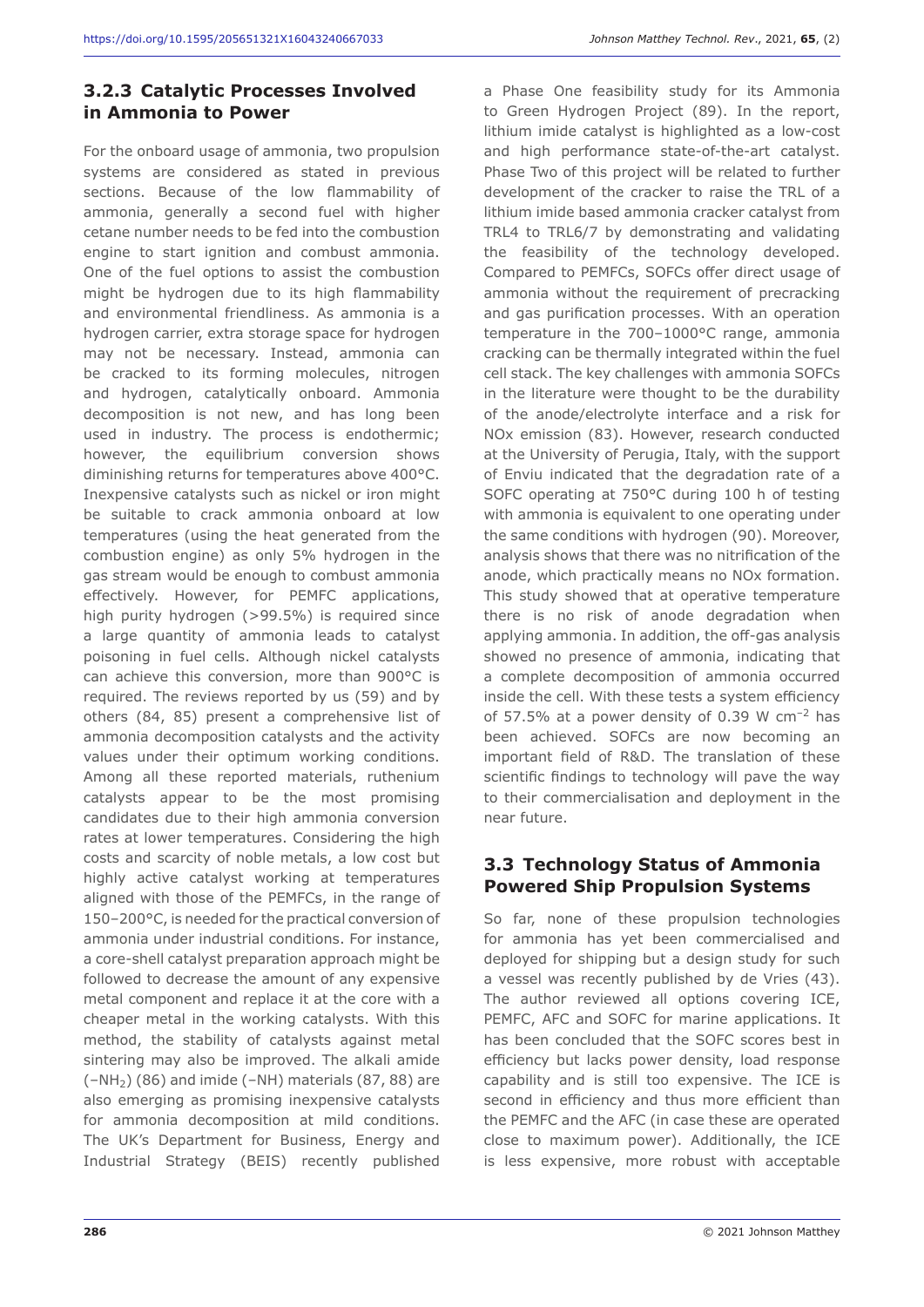power density and load response. Based on these comparisons, the ICE has been identified as the best option for maritime applications at the current technology status but SOFCs are considered to have a lot of potential in the future.

As mentioned in Section 1.1, MAN ES and Wärtsilä are working on the development of the ammoniafuelled engine for shipping. The overall message from MAN ES is that the liquid gas injection (LGI) engine family that works with dual-fuel is a good candidate for the conversion to ammonia and the ships running with LNG can be retrofitted for ammonia operation as the tanks used for storage of LNG with the same requirements can also be used for ammonia (30, 91). However, when designing the storage and propulsion systems, the chemical properties of ammonia should be taken into consideration. Due the corrosive nature of ammonia, copper, brass and zinc alloys need to be avoided as discussed in Part II (92).

# **References**

- 1. "Roadmap to Decarbonising European Shipping", European Federation for Transport and Environment, Brussels, Belgium, November, 2018, 22 pp
- 2. "Third IMO GHG Study 2014", International Maritime Organization, London, UK, 2015, 327 pp
- 3. M. Cames, J. Graichen, A. Siemons and V. Cook, "Emission Reduction Targets for International Aviation and Shipping: Study for the ENVI Committee", Study Report No. PE569.964, European Union, Brussels, Belgium, November, 2015, 52 pp
- 4. 'Greenhouse Gas Emissions: Overview of Greenhouse Gases", United States Environmental Protection Agency, Washington, DC, USA: https://www.epa.gov/ghgemissions/overviewgreenhouse-gases (Accessed on 28th January 2021)
- 5. 'Prevention of Air Pollution from Ships', International Maritime Organization, London, UK: https://www. imo.org/en/OurWork/Environment/Pages/Air-Pollution.aspx#:~:text=MARPOL%20Annex%20 VI%2C%20first%20adopted,ozone%20 depleting%20substances%20(ODS) (Accessed on 28th January 2021)
- 6. 'Sulphur oxides (SOx) and Particulate Matter (PM) – Regulation 14', International Maritime Organization, London, UK: https://www.imo. org/en/OurWork/Environment/Pages/Sulphuroxides-(SOx)-%E2%80%93-Regulation-14.aspx (Accessed on 28th January 2021)
- 7. 'Mission Possible: Reaching Net-Zero Carbon

Emissions from Harder-to-Abate Sectors', Energy Transitions Commission, London, UK, November, 2018

- 8. "Energy Roadmap 2050", European Union, Luxembourg, 2012, 24 pp
- 9. "Decarbonising Transport: Setting the Challenge", Department for Transport, The Stationery Office, London, UK, 2020, 80 pp
- 10. T. M. Gur, *Energy Environ. Sci*., 2018, **11**, (10), 2696
- 11. I. Wilkinson, 'Green Ammonia', 14th Annual NH<sub>3</sub> Fuel Conference: Topical Conference in AIChE Annual Meeting, Minneapolis, USA, 1st–2nd November, 2017, Siemens AG, Munich, Germany, 19 pp
- 12. D. Scamman, A. V. Abad, N. Mac Dowell, K. Ward, P. Agnolucci, L. Papageorgiou and N. Shah, "The Role of Hydrogen and Fuel Cells in Future Energy Systems: A H2FC SUPERGEN White Paper", eds. I. Staffell and P. E Dodds, H2FC SUPERGEN, London, UK, March, 2017, 200 pp
- 13. W. McDowall, F. Li, I. Staffell, P. Grünewald, T. Kansara, P. Ekins, P. Dodds, A. Hawkes and P. Agnolucci, "The Role of Hydrogen and Fuel Cells in Providing Affordable, Secure Low-Carbon Heat: A H2FC SUPERGEN White Paper", eds. P. Dodds and A. Hawkes, H2FC SUPERGEN, London, UK, May, 2014, 187 pp
- 14. T. van Vrijaldenhoven, 'First Hydrogen Fueled Water Taxi being Developed by Enviu and Partners', Towards Hydrogen-based Renewables Used for Ship Transportation (THRUST), Enviu, Rotterdam, The Netherlands, 13th February, 2020
- 15. P. Balcombe, J. Brierley, C. Lewis, L. Skatvedt, J. Speirs, A. Hawkes and I. Stafell, *Energy Convers. Manag*., 2019, **182**, 72
- 16. 'Comparisons: The Logical Path Forward', NH3 Fuel Association: https://nh3fuelassociation. org/comparisons/ (Accessed on 29th January 2021)
- 17. Y. Bicer and I. Dincer, *J. Clean. Prod*., 2018, **170**, 1594
- 18. A Valera-Medina, H Xiao, M Owen-Jones, W. I. F. David and P. J. Bowen, *Prog. Energ. Combust*, 2018, **69**, 63
- 19. "Ammonia as a fuel for the Maritime Industry", Enviu, Rotterdam, The Netherlands, 30th October, 2019, 94 pp
- 20. J. Hansson , E. Fridell and S. Brynolf, "Lighthouse Reports: On the Potential of Ammonia as Fuel for Shipping: A Synthesis of Knowledge", Lighthouse Swedish Maritime Competence Center, Göteborg, Sweden, January, 2020, 35 pp
- 21. I. Dincer and Y. Bicer, "Ammonia  $(NH<sub>3</sub>)$  as a Potential Transportation Solution for Ontario",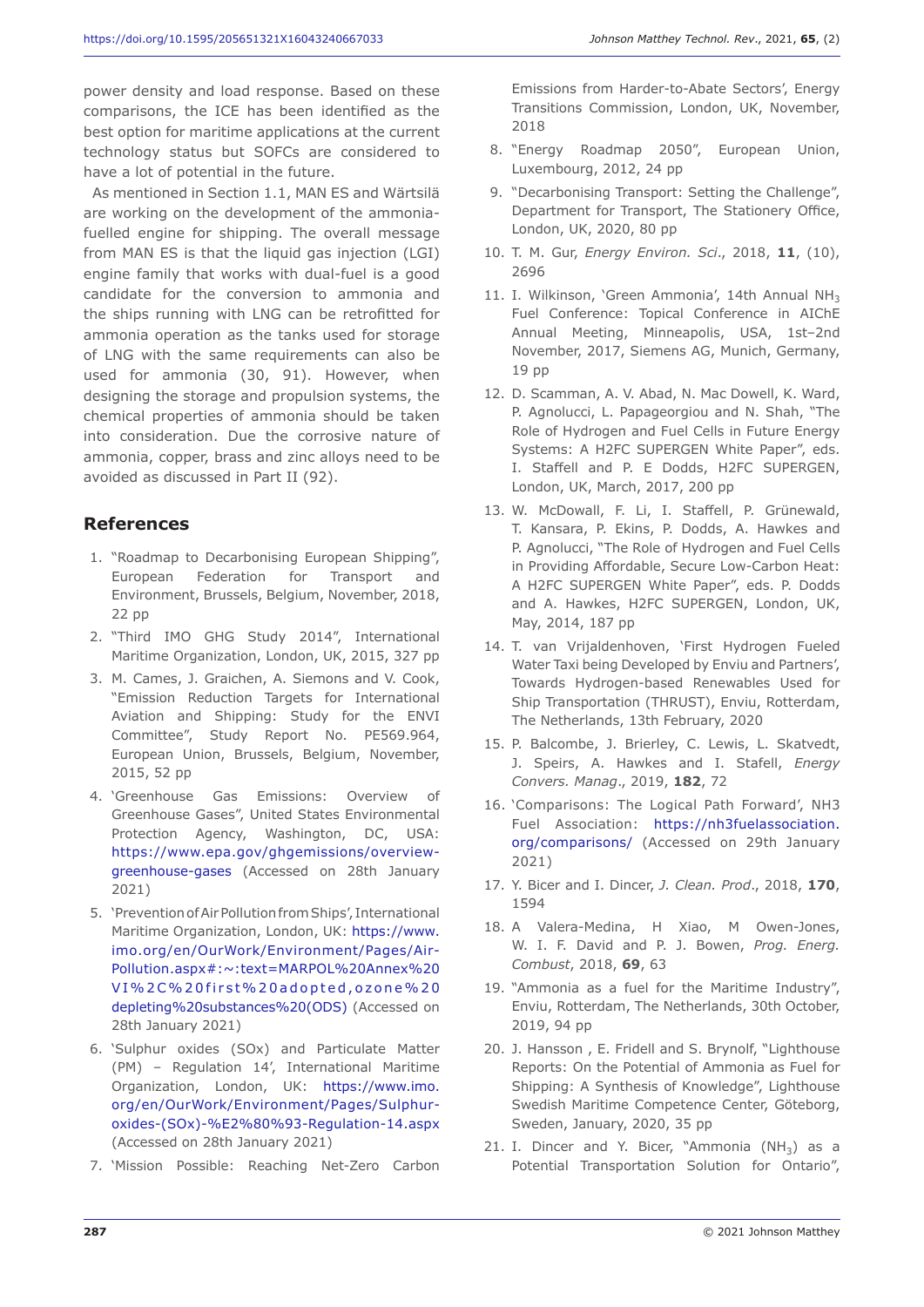Hydrofuel Inc, Mississauga, Canada, 10th March, 2017, 61 pp

- 22. S. Giddey, S. P. S. Badwal, C. Munnings and M. Dolan, *ACS Sustain. Chem. Eng*., 2017, **5**, (11), 10231
- 23. N. Ash and T. Scarbrough, "Sailing on Solar: Could Green Ammonia Decarbonise International Shipping?", Environmental Defence Fund Europe Ltd, London, UK, 2019, 63 pp
- 24. C. J. McKinlay, S. R. Turnock and D. A. Hudson, 'A Comparison of Hydrogen and Ammonia for Future Long Distance Shipping Fuels', LNG/LPG and Alternative Fuels, 29th–30th January 2020, The Royal Institute of Naval Architects, London, UK, 2020, 13 pp
- 25. 'Australia's National Hydrogen Strategy', Department of Industry, Science, Energy and Resources, Canberra, Australia, November, 2019
- 26. 'Ammonia Producers Dominate Hydrogen Pilot Projects in Australia', Rystad Energy, Oslo, Norway, April, 2020
- 27. "Roadmap to Zero Emission from International Shipping", Ministry of Land, Infrastructure, Transport and Tourism (MLIT), Tokyo, Japan, March, 2020, 120 pp
- 28. "Clean Maritime Plan", Department of Transport, The Stationery Office, London, UK, 2019, 57 pp
- 29. "FY 2017 Study of the Infrastructure Development Project to Obtain Joint Credit, etc. (Study of International Contribution Quantification and JCM Feasibility): Study of Master Plan for Creating a Low-Carbon Energy System in Saudi Arabia", The Institute of Energy Economics Japan (IEEJ), Ministry of Economy, Trade and Industry, Tokyo, Japan, 15th March, 2018, 87 pp
- 30. "Engineering the Future Two-Stroke Green-Ammonia Engine", MAN Energy Solutions, Augsburg, Germany, November, 2019
- 31. 'World's First Full Scale Ammonia Engine Test An Important Step Towards Carbon Free Shipping', Wärtsilä Corp, Helsinki, Finland, 30th June, 2020
- 32. 'MAN ES Targets 2024 for Delivery of First Ammonia Engine', The Motorship, Mercator Media Ltd, Fareham, UK, 14th August, 2020
- 33. 'Industry Project to Design Ammonia-Fuelled 23k ULCS Concept', Lloyd's Register, London, UK, 3rd December, 2019
- 34. T. Brown, 'Maritime Ammonia: Ready for Demonstration', Ammonia Energy Association, New York, USA, 7th May, 2020
- 35. 'New Research Center Will Lead the Way for Decarbonizing Shipping', Maersk, Copenhagen, Denmark, 25th June, 2020
- 36. 'Major Project to Convert Offshore Vessel to Run On Ammonia-Powered Fuel Cell', Fuel Cells and

Hydrogen Joint Undertaking, Brussels, Belgium: https://www.fch.europa.eu/press-releases/ major-project-convert-offshore-vessel-runammonia-powered-fuel-cell (Accessed on 29th January 2021)

- 37. C. Eason, 'The Launch of Nordic Green Ammonia Powered Ships -NoGAPS- Project', Fathom.World, Stockholm, Sweden, 3rd May, 2020
- 38. 'Japanese Consortium to Develop Ammonia-Fuelled Vessels', The Motorship, Mercator Media Ltd, Fareham, UK, 5th May, 2020
- 39. 'Joint R&D Starts for Use of Ammonia in Marine Transportation to Reduce GHG Emissions: World's First Effort to Stably Supply Ammonia Fuel to Oceangoing Vessels', The NYK Line, Tokyo, Japan, 12th August, 2020
- 40. J. Hansson, E. Fridell and S. Brynolf, 'On the Potential of Ammonia as Fuel for Shipping: A Synthesis of Knowledge', Lighthouse Swedish Maritime Competence Centre, Göteborg, Sweden, January, 2020, 35 pp
- 41. "Ammonia: Zero-Carbon Fertiliser, Fuel and Energy Storage", The Royal Society, London, UK, February, 2020, 40 pp
- 42. M. Garside, 'Global Production Capacity of Ammonia 2018-2030', Statista, Hamburg, Germany, 23rd November, 2019
- 43. N. de Vries, 'Safe and Effective Application of Ammonia as a Marine Fuel', Masters Thesis, Mechanical, Maritime and Materials Engineering, Delft University of Technology, The Netherlands, 12th June, 2019, 100 pp
- 44. D. Gielen and R. Roesch, 'Shipping: Commercially Viable Zero Emission Deep Sea Vessels by 2030', Energy Post, The Netherlands, 30th September, 2019
- 45. 'THRUST Impact Model: Demo Version', Enviu, Rotterdam, The Netherlands: https://thrustdemo.herokuapp.com/ (Accessed on 29th January 2021)
- 46. J. A. Ryste, "Comparison of Alternative Marine Fuels", Report No. 2019-0567 Rev. 4, DNV LG, Høvik, Norway, 25th September, 2019, 65 pp
- 47. G. Collodi, G. Azzaro, N. Ferrari and S. Santos, *Energy Proc*., 2017, **114**, 2690
- 48. "Techno-Economic Evaluation of SMR Based Standalone (Merchant) Plant with CCS", IEAGHG Technical Report, IEA Environmental Projects Ltd (IEAGHG), Cheltenham, UK, February 2017, 286 pp
- 49. P. Gilbert, S. Alexander, P. Thornley and J. Brammer, *J. Clean. Prod*., 2014, **64**, 581
- 50. A. Sanchez, M. Martín and P. Vega, *ACS Sustain. Chem. Eng*., 2019, **7**, (11), 9995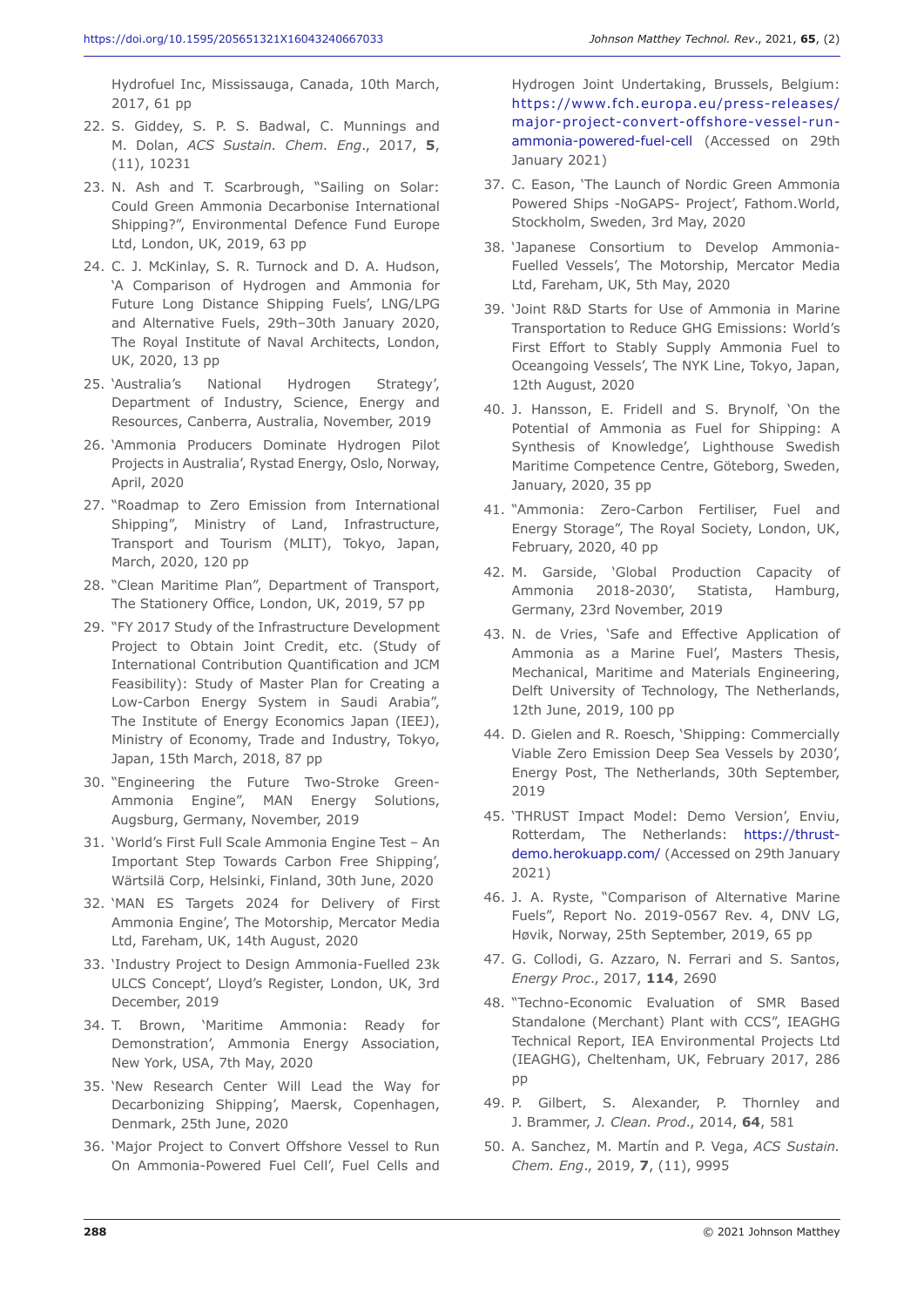- 51. P. Arora, A. F. A. Hoadley, S. M. Mahajani and A. Ganesh, *Ind. Eng. Chem. Res*., 2016, **55**, (22), 6422
- 52. S. J. Davis, N. S. Lewis, M. Shaner, S. Aggarwal, D. Arent, I. L. Azevedo, S. M. Benson, T. Bradley, J. Brouwer, Y.-M. Chiang, C. T. M. Clack, A. Cohen, S. Doig, J. Edmonds, P. Fennell, C. B. Field, B. Hannegan, B.-M. Hodge, M. I. Hoffert, E. Ingersoll, P. Jaramillo, K. S. Lackner, K. J. Mach, M. Mastrandrea, J. Ogden, P. F. Peterson, D. L. Sanchez, D. Sperling, J. Stagner, J. E. Trancik, C.-J. Yang and K. Caldeira, *Science*, 2018, **360**, (6396), eaas9793
- 53. I. J. McPherson, T. Sudmeier, J. P. Fellowes, I. Wilkinson, T. Hughes and S. C. E. Tsang, *Angew. Chem. Int. Ed.*, 2019, **58**, (48), 17433
- 54. J. Mo, B. I. Stefanov, T. H. M. Lau, T. Chen, S. Wu, Z. Wang, X-Q. Gong, I. Wilkinson, G. Schmid and S. C. E. Tsang, *ACS Appl. Energy Mater*., 2019, **2**, (2), 1221
- 55. 'Hymeth Commences its Commercial Production of Hyaeon<sup>™</sup> Hydrogen Electrolyser', FuelCellsWorks, Montreal, Canada, 31st July, 2019
- 56. N. Fajrina and M. Tahir, *Int. J. Hydro. Energy*, 2019, **44**, (2), 540
- 57. Y. Li, Y.-K. Peng, L. Hu, J. Zheng, D. Prabhakaran, S. Wu, T. J. Puchtler, M. Li, K.-Y. Wong, R. A. Taylor and S. C. E. Tsang, *Nature Commun*., 2019, **10**, 4421
- 58. C. Smith, A. K. Hill and L. Torrente-Murciano, *Energy Environ. Sci*., 2020, **13**, (2), 331
- 59. R. Bañares-Alcántara, G. Dericks, M. Fiaschetti, P. Grünewald, J. M. Lopez, E. Tsang, A. Yang, L. Ye and S. Zhao, "Analysis of Islanded Ammonia-Based Energy Storage Systems", University of Oxford, UK, September, 2015, 158 pp
- 60. J. Zheng, F. Liao, S. Wu, G. Jones, T.-Y. Chen, J. Fellowes, T. Sudmeier, I. J. McPherson, I. Wilkinson and S. C. E. Tsang, *Angew. Chem*., 2019, **131**, (48), 17496
- 61. S. Wu, Y.-K. Peng, T.-Y. Chen, J. Mo, A. Large, I. McPherson, H.-L. Chou, I. Wilkinson, F. Venturini, D. Grinter, P. F. Escorihuela, G. Held and S. C. E. Tsang, *ACS Catal*., 2020, **10**, (10), 5614
- 62. M. Hattori, S. Iijima, T. Nakao, H. Hosono and M. Hara, *Nature Commun*., 2020, **11**, 2001
- 63. I. J. McPherson, T. Sudmeier, J. Fellowes and S. C. E. Tsang, *Dalton Trans*., 2019, **48**, (5), 1562
- 64. R. Zhao, H. Xie, L. Chang, X. Zhang, X. Zhu, X. Tong, T. Wang, Y. Luo, P. Wei, Z. Wang and X. Sun, *EnergyChem*, 2019, **1**, (2), 100011
- 65. S. Giddey, S. P. S. Badwal and A. Kulkarni, *Int. J. Hydrogen Energy*, 2013, **38**, (34), 14576
- 66. D. R. MacFarlane, P. V. Cherepanov, J. Choi, B. H.R. Suryanto, R. Y. Hodgetts, J. M. Bakker, F. M. F. Vallana and A. N. Simonov, *Joule*, 2020, **4**, (6), 1186
- 67. T. Brown, 'The Forces Driving Industrial Scale-Up of Green Ammonia Pilot Plants and their Implications for the Fertiliser Industry', IFS Webinar, 15th April, 2020, Ammonia Energy Association, New York, USA, 2020, 9 pp
- 68. 'Kapuni 'Green' Hydrogen Project Seen as Catalyst for NZ Market', Ballance Agri-Nutrients Ltd, Tauranga, New Zealand, 20th June, 2019
- 69. 'ARENA Announces Funding for Yara Pilbara and ENGIE's Feasibility Study on a Renewable Hydrogen to Ammonia Solution in Fertiliser Production', Yara International ASA, Oslo, Norway, 21st February, 2020
- 70. P. Roberts, 'Dyno Nobel Tests Feasibility of Making Ammonia with Renewables', @AuManufacturing, Hove, Australia, 4th February, 2020
- 71. 'Queensland Green Ammonia Plant Could use Renewable Hydrogen', Australian Renewable Energy Agency (ARENA), Canberra, Australia, 30th September, 2019
- 72. T. Brown, 'Saudi Arabia to Export Renewable Energy Using Green Ammonia', Ammonia Energy Association, New York, USA, 16th July, 2020
- 73. T. Brown, 'Solar Ammonia, Available in Spain from 2021', Ammonia Energy Association, New York, USA, 30th July, 2020
- 74. 'World's First Successful Ammonia Synthesis Using Renewable Energy-Based Hydrogen and Power Generation: Progress Toward Realization of Hydrogen Energy Carriers', JGC Corp, Yokohama, Japan, 19th October, 2018
- 75. ''Green' Ammonia is the Key to Meeting the Twin Challenges of the 21st Century', Siemens Energy, Erlangen, Germany: https://www.siemensenergy.com/uk/en/offerings-uk/green-ammonia. html (Accessed on 29th January 2021)
- 76. S. H. Crolius, 'University of Minnesota's Ammonia Program', University of Minnesota, Morris, USA, 16th December, 2016
- 77. T. Brown, 'University of Minnesota Demonstrates Efficient Ammonia Dual-Fuel Engine System, Ammonia Energy Association, New York, USA, 28th June, 2019
- 78. 'Look to the Past for the Fuel of the Future', *New Scientist*, London, UK, 31st July, 2013
- 79. H. Kobayashi, A. Hayakawa, K. D. K. A. Somarathne and E. C. Okafor, *Proc. Combust. Inst*., 2019, **37**, (1), 109
- 80. E. A. Brohi, 'Ammonia as Fuel for Internal Combustion?: An Evaluation of the Feasibility of Using Nitrogen-Based Fuels in ICE', Masters